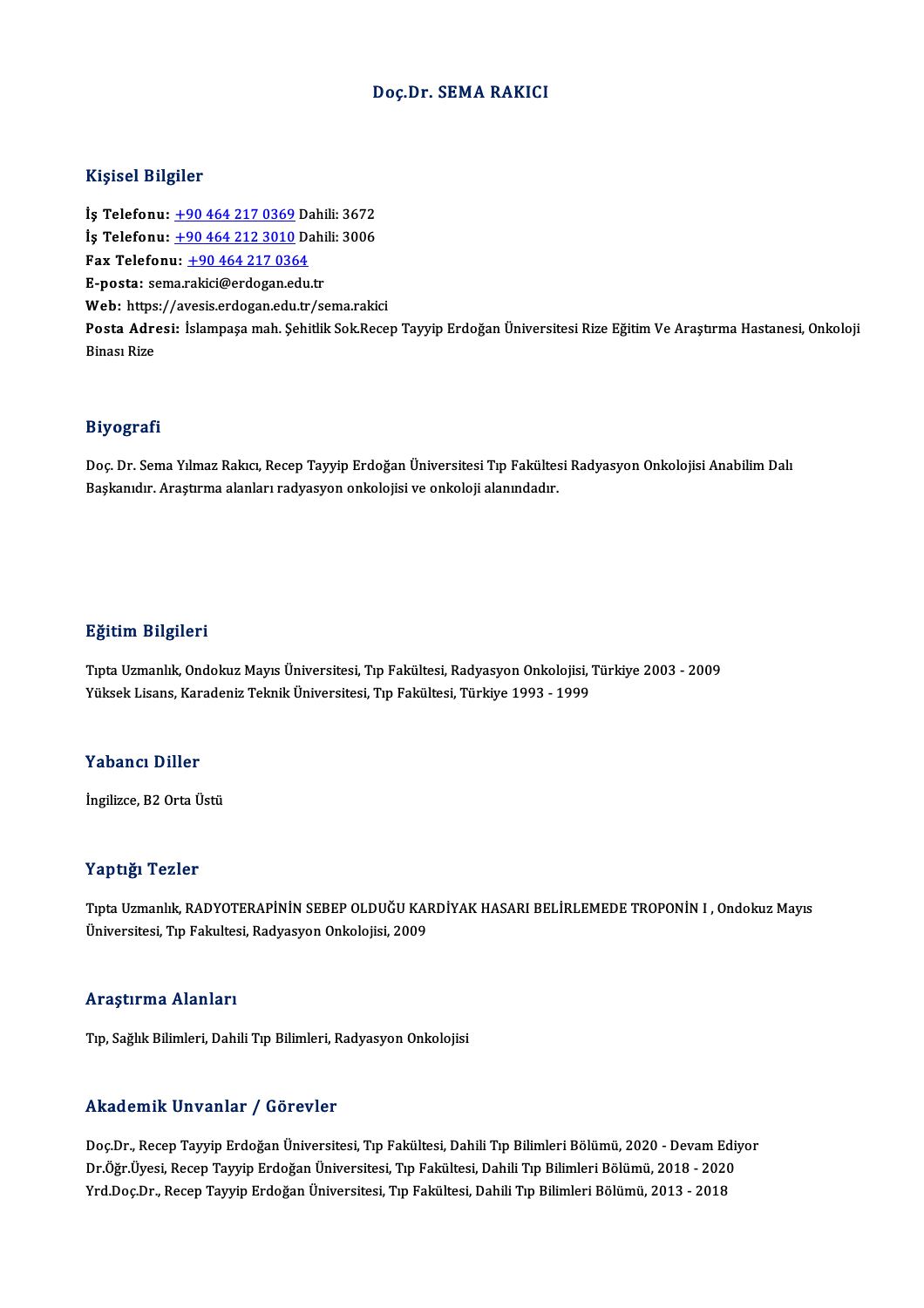#### Akademik İdari Deneyim

RecepTayyipErdoğanÜniversitesi,2013 -DevamEdiyor

#### Verdiği Dersler

Ürogenital Sistem Kanserlerinde Radyoterapi, Ön Lisans, 2019 - 2020 Vorung.<br>Ürogenital Sistem Kanserlerinde Radyoterapi, Ön Lisans, 2019 - 2020<br>Jinekolojik Tümörlerde Radyoterapi Ve Uygulamaları, Yüksek Lisans, 2019 - 2020<br>Kamik Ve Yumusek Deltu Tümörlerinde Badyoterapi, Lisans, 2019 - 202 Ürogenital Sistem Kanserlerinde Radyoterapi, Ön Lisans, 2019 - 2020<br>Jinekolojik Tümörlerde Radyoterapi Ve Uygulamaları, Yüksek Lisans, 2019<br>Kemik Ve Yumuşak Doku Tümörlerinde Radyoterapi, Lisans, 2019 - 2020<br>Aksiğar Kanser Jinekolojik Tümörlerde Radyoterapi Ve Uygulamaları, Yüksek Lisans, 2019 - 2020<br>Kemik Ve Yumuşak Doku Tümörlerinde Radyoterapi, Lisans, 2019 - 2020<br>Akciğer Kanserlerinde Radyoterapi Ve Uygulamaları, Yüksek Lisans, 2019 - 20 Kemik Ve Yumuşak Doku Tümörlerinde Radyoterapi, Lisans, 2019 - 2020<br>Akciğer Kanserlerinde Radyoterapi Ve Uygulamaları, Yüksek Lisans, 2019<br>Beyin Tümörlerinde Radyoterapi, Lisans, 2019 - 2020<br>Pediatrik Tümörlede Radyoterapi Akciğer Kanserlerinde Radyoterapi Ve Uygulamaları, Yüksek Lisans, 2019 - 2020 Gastrointestinal Sistem Kanserlerinde Radyoterapi, Lisans, 2019 - 2020 GastrointestinalTümörlerdeRadyoterapiVeUygulamaları,YüksekLisans,2019 -2020 Akciğer Kanserlerinde Radyoterapi, Lisans, 2019 - 2020 Radyoterapiye Giriş Ve Radyoterapinin Temelleri , Lisans, 2019 - 2020 Radyasyon Kirliliği, Radyasyon Güvenliği Ve Halkın Radyasyondan Korunması, Lisans, 2019 - 2020

#### JüriÜyelikleri

Jüri Üyelikleri<br>Tez Savunma (Yüksek Lisans), BEYİN METASTAZLARINDA ÜÇ FARKLI EKSTERNAL TÜM BEYİN IŞINLAMA TEKNİĞİNİN<br>DOZİMETRİK OLARAK KARSU ASTIRU MASL ONDOKUZ MAYIŞ UNİVERSİTESİ, Tammuz, 2010 DOZİMETRİK OLARAK KARŞILAŞTIRILMASI, ONDOKUZ MAYIS UNİVERSİTESİ, Temmuz, 2019 Tez Savunma (Yüksek Lisans), BEYİN METASTAZLARINDA ÜÇ FARKLI EKSTERNAL TÜM BEYİN IŞINLAMA TEKNİĞİN<br>DOZİMETRİK OLARAK KARŞILAŞTIRILMASI, ONDOKUZ MAYIS UNİVERSİTESİ, Temmuz, 2019<br>TUTMANIN DOZİMETRİK ETKİLERİNIN DEĞERI ENDİRİ Tez Savunma (Yüksek Lisans), SOL YERLEŞİMLİ MEME KANSERİ RADYOTERAPİSİNDE DERİN İNSPİRİUMDA NEFES Tez Savunma (Yüksek Lisans), MEME KANSERİ RADYOTERAPİSİNDE SET-UP HATALAR ÜZERİNE ETKİLİ G-FAKTÖRLER,<br>ONDOKUZ MAYIS UNİVERSİTESİ, Eylül, 2018 TUTMANIN DOZİMETRİK ETKİLERİNİN DEĞERLENDİRİLMESİ, ONDOKUZ MAYIS UNİVERSİTESİ, Eylül, 2018 Tez Savunma (Yüksek Lisans), MEME KANSERİ RADYOTERAPİSİNDE SET-UP HATALAR ÜZERİNE ETKİLİ G-FAKTÖR<br>ONDOKUZ MAYIS UNİVERSİTESİ, Eylül, 2018<br>Tez Savunma (Tıpta Uzmanlık), UZMANLIK ÖĞRENCİSİ UZMANLIK SINAVI, KARADENİZ TEKNİK Ü ONDOKUZ MAYIS UNİVERSİTESİ, Eylül, 2018<br>Tez Savunma (Tıpta Uzmanlık), UZMANLIK ÖĞRENCİS<br>FAKÜLTESİ RADYASYON ONKOLOJİSİ, Haziran, 2015<br>Tez Savunma (Tuta Uzmanlık), UZMANLIK ÖĞRENCİS Tez Savunma (Tıpta Uzmanlık), UZMANLIK ÖĞRENCİSİ UZMANLIK SINAVI, KARADENİZ TEKNİK ÜNİVERSİTESİ TI<br>FAKÜLTESİ RADYASYON ONKOLOJİSİ, Haziran, 2015<br>Tez Savunma (Tıpta Uzmanlık), UZMANLIK ÖĞRENCİSİ TEZ SAVUNMASI, KARADENİZ TEK FAKÜLTESİ RADYASYON ONKOLOJİSİ, Haziran, 2015<br>Tez Savunma (Tıpta Uzmanlık), UZMANLIK ÖĞRENCİSİ TEZ SAVUNMASI, KARADENİZ TEKNİK ÜNİVERSİTESİ TIP<br>FAKÜLTESİ RADYASYON ONKOLOJİSİ, Nisan, 2015 Tez Savunma (Tıpta Uzmanlık), UZMANLIK ÖĞRENCİSİ TEZ SAVUNMASI, KARADENİZ TEKNİK ÜNİVERSİTESİ TIP<br>FAKÜLTESİ RADYASYON ONKOLOJİSİ, Nisan, 2015<br>Tez Savunma (Tıpta Uzmanlık), UZMANLIK ÖĞRENCİSİ UZMANLIK SINAVI, KARADENİZ TEKN FAKÜLTESİ RADYASYON ONKOLOJİSİ, Nisan, 2015<br>Tez Savunma (Tıpta Uzmanlık), UZMANLIK ÖĞREN<br>FAKÜLTESİ RADYASYON ONKOLOJİSİ, Mart, 2015<br>Tez Savunma (Turta Uzmanlık), UZMANLIK ÖĞREN Tez Savunma (Tıpta Uzmanlık), UZMANLIK ÖĞRENCİSİ UZMANLIK SINAVI, KARADENİZ TEKNİK ÜNİVERSİTESİ TI<br>FAKÜLTESİ RADYASYON ONKOLOJİSİ, Mart, 2015<br>Tez Savunma (Tıpta Uzmanlık), UZMANLIK ÖĞRENCİSİ TEZ SAVUNMASI, KARADENİZ TEKNİK FAKÜLTESİ RADYASYON ONKOLOJİSİ, Mart, 2015<br>Tez Savunma (Tıpta Uzmanlık), UZMANLIK ÖĞRENCİSİ TEZ SAVUNMASI, KARADENİZ TEKNİK ÜNİVERSİTESİ TIP<br>FAKÜLTESİ RADYASYON ONKOLOJİSİ, Ocak, 2015 Tez Savunma (Tıpta Uzmanlık), UZMANLIK ÖĞRENCİSİ TEZ SAVUNMASI, KARADENİZ TEKNİK ÜNİVERSİTESİ T<br>FAKÜLTESİ RADYASYON ONKOLOJİSİ, Ocak, 2015<br>Tez Savunma (Tıpta Uzmanlık), UZMANLIK SINAVI JÜRİSİ, KARADENİZ TEKNİK ÜNİVERSİTESİ FAKÜLTESİ RADYASYON ONKOLOJİSİ, C<br>Tez Savunma (Tıpta Uzmanlık), UZMAN<br>RADYASYON ONKOLOJİSİ, Aralık, 2014<br>Tez Savunma (Tıpta Uzmanlık), UZMAN Tez Savunma (Tıpta Uzmanlık), UZMANLIK SINAVI JÜRİSİ, KARADENİZ TEKNİK ÜNİVERSİTESİ TIP FAKÜLTESİ<br>RADYASYON ONKOLOJİSİ, Aralık, 2014<br>Tez Savunma (Tıpta Uzmanlık), UZMANLIK ÖĞRENCİSİ TEZ SAVUNMASI, KARADENİZ TEKNİK ÜNİVERSİ RADYASYON ONKOLOJİSİ, Aralık, 2014<br>Tez Savunma (Tıpta Uzmanlık), UZMANLIK ÖĞRENC<br>FAKÜLTESİ RADYASYON ONKOLOJİSİ, Kasım, 2014<br>Tez Sayunma (Tınta Uzmanlık), UZMANLIK SINAVLI Tez Savunma (Tıpta Uzmanlık), UZMANLIK ÖĞRENCİSİ TEZ SAVUNMASI, KARADENİZ TEKNİK ÜNİVERSİTESİ TII<br>FAKÜLTESİ RADYASYON ONKOLOJİSİ, Kasım, 2014<br>Tez Savunma (Tıpta Uzmanlık), UZMANLIK SINAVI JURİ ÜYESİ, ONDOKUZ MAYIS ÜNİVERSİ FAKÜLTESİ RADYASYON ONKOLOJİSİ, Kasım, 2014<br>Tez Savunma (Tıpta Uzmanlık), UZMANLIK SINAVI JURİ ÜYESİ, ONDOKUZ MAYIS ÜNİVERSİTESİ TIP FAKÜLTESİ<br>RADYASYON ONKOLOJİSİ, Ekim, 2014 Tez Savunma (Tıpta Uzmanlık), UZMANLIK SINAVI JURİ ÜYESİ, ONDOKUZ MAYIS ÜNİVERSİTESİ TIP FAKÜLTES<br>RADYASYON ONKOLOJİSİ, Ekim, 2014<br>Tez Savunma (Tıpta Uzmanlık), UZMANLIK ÖĞRENCİSİ TEZ SAVUNMASI, ONDOKUZ MAYIS ÜNİVERSİTESİ RADYASYON ONKOLOJİSİ, Ekim, 2014<br>Tez Savunma (Tıpta Uzmanlık), UZMANLIK ÖĞREN<br>FAKÜLTESİ RADYASYON ONKOLOJİSİ, Eylül, 2014

# FAKÜLTESİ RADYASYON ONKOLOJİSİ, Eylül, 2014<br>SCI, SSCI ve AHCI İndekslerine Giren Dergilerde Yayınlanan Makaleler

CI, SSCI ve AHCI İndekslerine Giren Dergilerde Yayınlanan Makaleler<br>I. Comparison of effects of dexmedetomidine and amifostine against X-ray radiation-induced parotid<br>damage Compari<br>Compari<br>Safak C Comparison of effects of dexmedetomidine and amifostine against X-ray radiation-induced parot<br>damage<br>Safak G., ÇELİKER M., TÜMKAYA L., MERCANTEPE T., RAKICI S., Cinar S., YILMAZ A., TERZİ S., Demir E., ÇELEBİ<br>EPDİVANLLÖ, e

damage<br>Safak G., ÇELİKER M., TÜMKAYA L., MERCANTEPE T., RAKICI S., Cinar S., YILMAZ A., TERZİ S., Demir E., ÇELEBİ<br>ERDİVANLI Ö., et al.

RADIATION AND ENVIRONMENTAL BIOPHYSICS, 2022 (SCI İndekslerine Giren Dergi)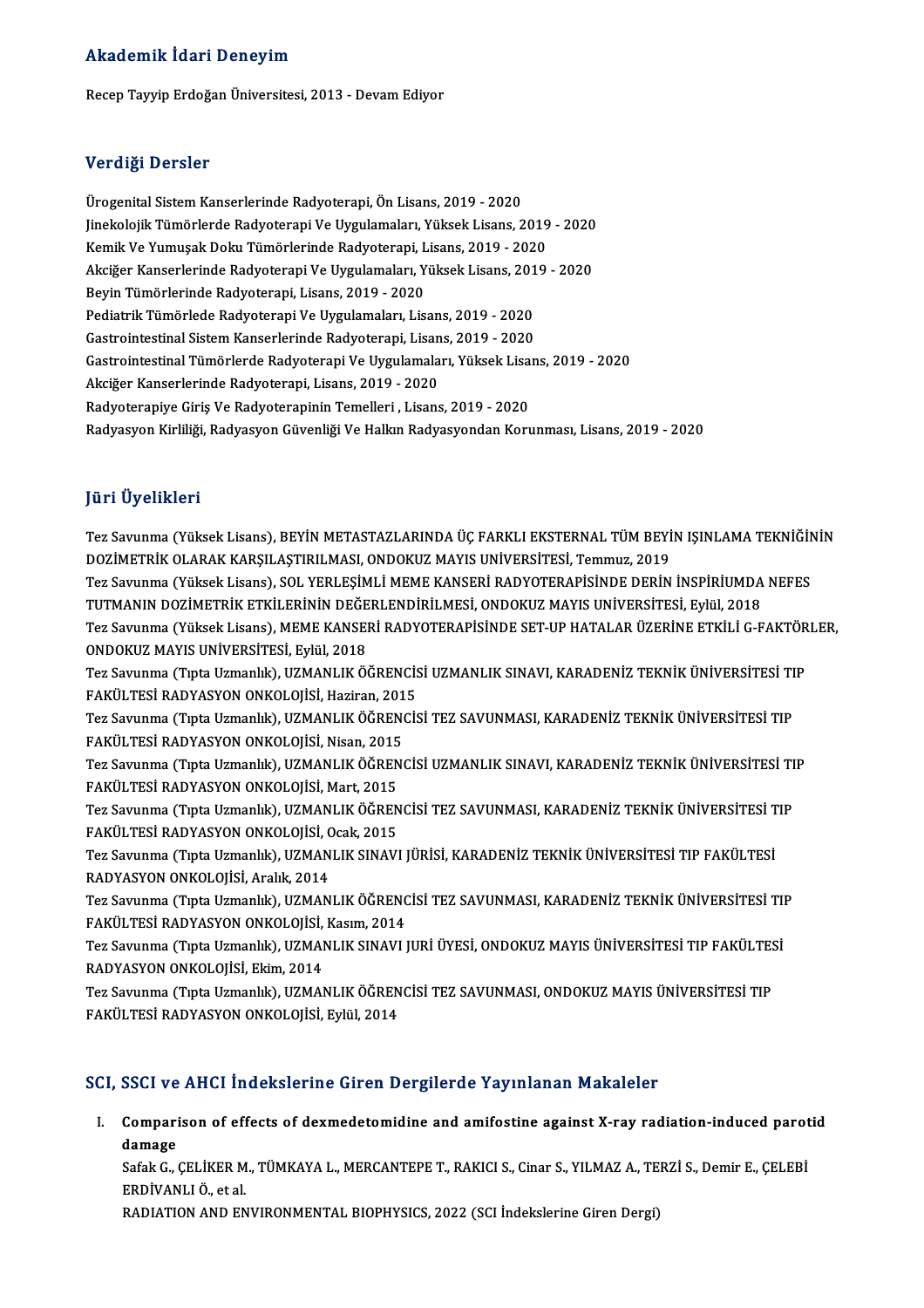II. Can Dexmedetomidine Be Effective in the Protection of Radiotherapy-Induced Brain Damage in the<br>Ret? Can I<br>Rat?<br><sup>Cinon</sup> Can Dexmedetomidine Be Effective in the Protection of Radiotherapy-Induced Brain Dam<br>Rat?<br>Cinar S., TÜMKAYA L., MERCANTEPE T., SARAL S., RAKICI S., YILMAZ A., TOPÇU A., Sen A., KARAKAŞ S.<br>NEUPOTOVICITY RESEARCH silt 29, 82

Rat?<br>Cinar S., TÜMKAYA L., MERCANTEPE T., SARAL S., RAKICI S., YILMAZ A., TOPCU A., Sen A., KARAKAS S. Cinar S., TÜMKAYA L., MERCANTEPE T., SARAL S., RAKICI S., YILMAZ A., TOPÇU A., Sen A., KARAKAŞ S.<br>NEUROTOXICITY RESEARCH, cilt.39, sa.4, ss.1338-1351, 2021 (SCI İndekslerine Giren Dergi)<br>III. Positron emission tomography-c

NEUROTOXICITY RESEARCH, cilt.39, sa.4, ss.1338-1351, 2021 (SCI Indekslerine Giren Dergi)<br>Positron emission tomography-computed tomography use during the COVID-19 p<br>Goksel S., Rakici S. Positron emission tomography-computed tomography use during the COVID-19 pandemic outbre<br>Goksel S., Rakici S.<br>JOURNAL OF CANCER RESEARCH AND THERAPEUTICS, cilt.17, sa.2, ss.574-575, 2021 (SCI İndekslerine Giren<br>Persi)

JOURNAL OF CANCER RESEARCH AND THERAPEUTICS, cilt.17, sa.2, ss.574-575, 2021 (SCI İndekslerine Giren Dergi)

IV. An urban legend: Malignant transformation caused by radiotherapy in patients with presacral Dergi)<br>An urban legend: Malignant transformation caused by radiotherapy in patients with presacral<br>ganglioneuroma. The necessity and first-time administration of radiotherapy. Case report and<br>literature review An urban legend:<br>ganglioneuroma. 1<br>literature review<br>BAKICLS, Kokoal V ganglioneuroma. The necessity and !<br>literature review<br>RAKICI S., Koksal V., BEDİR R., GÖKSEL S.<br>JOUPMAL OE CANCER RESEARCH AND TI

literature review<br>RAKICI S., Koksal V., BEDİR R., GÖKSEL S.<br>JOURNAL OF CANCER RESEARCH AND THERAPEUTICS, cilt.17, sa.1, ss.248-254, 2021 (SCI İndekslerine Giren RAKICI<br>JOURN<br>Dergi)<br>Mathe

V. Method to prevent the target volume fromescaping out of the field in breast irradiation: Forming a Dergi)<br>Method to prever<br>"fall-off margin".<br>Pekisi S. Eren M Method to prev<br>"fall-off margin<br>Rakici S., Eren M.<br>Journal of sanson

Rakici S., Eren M.<br>Journal of cancer research and therapeutics, cilt.16, ss.1336-1343, 2020 (SCI İndekslerine Giren Dergi)

Rakici S., Eren M.<br>Journal of cancer research and therapeutics, cilt.16, ss.1336-1343, 2020 (SCI Indekslerine Giren Dergi)<br>VI. Can you draw the picture of happiness- Treatment of a young woman with breast cancer during the Journal of cancer resea<br>Can you draw the pion<br>COVID-19 pandemic.<br>Cetin B. Pakisi S. Cumu Can you draw the picture<br>COVID-19 pandemic.<br>Cetin B., Rakici S., Gumusay O.<br>Asian journal of psychiatry, si

COVID-19 pandemic.<br>Cetin B., Rakici S., Gumusay O.<br>Asian journal of psychiatry, cilt.52, sa.1, ss.102174, 2020 (SCI İndekslerine Giren Dergi) Cetin B., Rakici S., Gumusay O.<br>Asian journal of psychiatry, cilt.52, sa.1, s<br>VII. Do little things cast great shadows?

- Asian journal of psychiat<br>Do little things cast gi<br>Rakici S.Y. , Cankay T. U.<br>Indian journal of cancer
	-

Do little things cast great shadows?<br>Rakici S. Y. , Cankay T. U.<br>Indian journal of cancer, cilt.57, sa.3, ss.358-359, 2020 (SCI İndekslerine Giren Dergi)<br>Interesting different survival status of musicians with malignant se

- Rakici S. Y. , Cankay T. U.<br>Indian journal of cancer, cilt.57, sa.3, ss.358-359, 2020 (SCI Indekslerine Giren Dergi)<br>VIII. Interesting different survival status of musicians with malignant cerebral tumors.<br>GASENZER E. R. , Indian journal of cancer, cilt.57, sa.3, ss.358-359, 2020 (SCI İndekslow Interesting different survival status of musicians with maliguide GASENZER E. R., KANAT A., Ozdemir V., RAKICI S., NEUGEBAUER E.<br>Pritish journal of n British journal of neurosurgery, cilt.34, ss.264-270, 2020 (SCI Expanded İndekslerine Giren Dergi) GASENZER E. R., KANAT A., Ozdemir V., RAKICI S., NEUGEBAUER E.<br>British journal of neurosurgery, cilt.34, ss.264-270, 2020 (SCI Expanded Indekslerine Gire<br>IX. Pelvic Radiation-Induced Testicular Damage: An Experimental Stud
	- British journal of neurosurgery, cilt.34, ss.264-270, 2020 (SCI Expa<br>Pelvic Radiation-Induced Testicular Damage: An Experimen<br>RAKICI S., Guzel A. İ. , TUMKAYA L., Nalkiran H. S. , MERCANTEPE T.<br>Systems biology in nonrodust RAKICI S., Guzel A. İ. , TUMKAYA L., Nalkiran H. S. , MERCANTEPE T.<br>Systems biology in reproductive medicine, cilt.66, sa.2, ss.89-98, 2020 (SCI Expanded İndekslerine Giren Dergi) RAKICI S., Guzel A. İ. , TUMKAYA L., Nalkiran H. S. , MERCANTEPE T.<br>Systems biology in reproductive medicine, cilt.66, sa.2, ss.89-98, 2020 (SCI Expanded İndekslerine Giren De<br>X. The radioprotective effect of N-acetylcyste
	- Systems biology in reproductive medicine, cilt.66, sa.2, ss.89-98, 2020 (SCI<br>The radioprotective effect of N-acetylcysteine against x-radiation-<br>Mercantepe T., Topcu A., Rakici S., Tumkaya L., YILMAZ A., MERCANTEPE F.<br>ENVI The radioprotective effect of N-acetylcysteine against x-radiation-induced renal injury in rats<br>Mercantepe T., Topcu A., Rakici S., Tumkaya L., YILMAZ A., MERCANTEPE F.<br>ENVIRONMENTAL SCIENCE AND POLLUTION RESEARCH, cilt.26 Mercantepe T., Topcu A., Rakici S., Tumkaya L., YILMAZ A., MERCANTEPE F.<br>ENVIRONMENTAL SCIENCE AND POLLUTION RESEARCH, cilt.26, sa.28, ss.29085-29094, 2019 (SCI İndekslerine<br>Giren Dergi) ENVIRONMENTAL SCIENCE AND POLLUTION RESEARCH, cilt.26, sa.28, ss.29085-29094, 2019 (SCI Indekslerine<br>Giren Dergi)<br>XI. Radioprotective effect of endogenous melatonin secretion associated with the circadian rhythm in<br>innedia
	- Giren Dergi)<br><mark>Radioprotectiv</mark><br>irradiated rats<br><sup>Rakici S. Tumkav</sup> irradiated rats<br>Rakici S., Tumkaya L., Edirvanli O. C. , YAZICI U., Dursun E., Arpa M., Mercantepe T.

irradiated rats<br>Rakici S., Tumkaya L., Edirvanli O. C. , YAZICI U., Dursun E., Arpa M., Mercantepe T.<br>INTERNATIONAL JOURNAL OF RADIATION BIOLOGY, cilt.95, sa.9, ss.1236-1241, 2019 (SCI İndekslerine Giren Rakici S<br>INTERI<br>Dergi)<br>Pedier INTERNATIONAL JOURNAL OF RADIATION BIOLOGY, cilt.95, sa.9, ss.1236-1241, 2019 (SCI İndekslerine Giren<br>Dergi)<br>XII. Radioprotective Effect of Endogenous Melatonin Secretion Associated with the Circadian Rhythm in

## Dergi)<br>Radioprotective<br>Irradiated Rats<br>PAVICLS TÜMVA Radioprotective Effect of Endogenous Melatonin Secretion Associated with the Circ<br>Irradiated Rats<br>RAKICI S., TÜMKAYA L., ÇELEBİ ERDİVANLI Ö., yazıcı U., DURSUN E., ARPA M., MERCANTEPE T.<br>INTERNATIONAL JOURNAL OF PADIATION

RAKICI S., TÜMKAYA L., ÇELEBİ ERDİVANLI Ö., yazıcı U., DURSUN E., ARPA M., MERCANTEPE T.

Irradiated Rats<br>RAKICI S., TÜMKAYA L., ÇELEBİ ERDİVANLI Ö., yazıcı U., DURSUN E., ARPA M., MERCANTEPE T.<br>INTERNATIONAL JOURNAL OF RADIATION BIOLOGY, cilt.1, sa.1, ss.1-25, 2019 (SCI Expanded İndekslerine Giren<br>Dergi) INTERNATIONAL JOURNAL OF RADIATION BIOLOGY, cilt.1, sa.1, ss.1-25, 2019 (SCI Expanded Indekslerine Giren<br>Dergi)<br>XIII. Radioprotective Effect of Endogenous Melatonin Secretion Associated with the Circadian Rhythm in

## Dergi)<br>Radioprotective<br>Irradiated Rats<br>RAVICLS TÜMVA Radioprotective Effect of Endogenous Melatonin Secretion Associated with the Circ<br>Irradiated Rats<br>RAKICI S., TÜMKAYA L., ÇELEBİ ERDİVANLI Ö., yazıcı U., DURSUN E., ARPA M., MERCANTEPE T.<br>INTERNATIONAL JOURNAL OF PADIATION

Irradiated Rats<br>RAKICI S., TÜMKAYA L., ÇELEBİ ERDİVANLI Ö., yazıcı U., DURSUN E., ARPA M., MERCANTEPE T.<br>INTERNATIONAL JOURNAL OF RADIATION BIOLOGY, cilt.1, sa.1, ss.1-25, 2019 (SCI Expanded İndekslerine Giren<br>Dergi) RAKICI<br>INTERI<br>Dergi)<br>Protes

XIV. Protective Effect ofWhortleberry Extract on Salivary Gland Damage Induced by Neck Irradiation in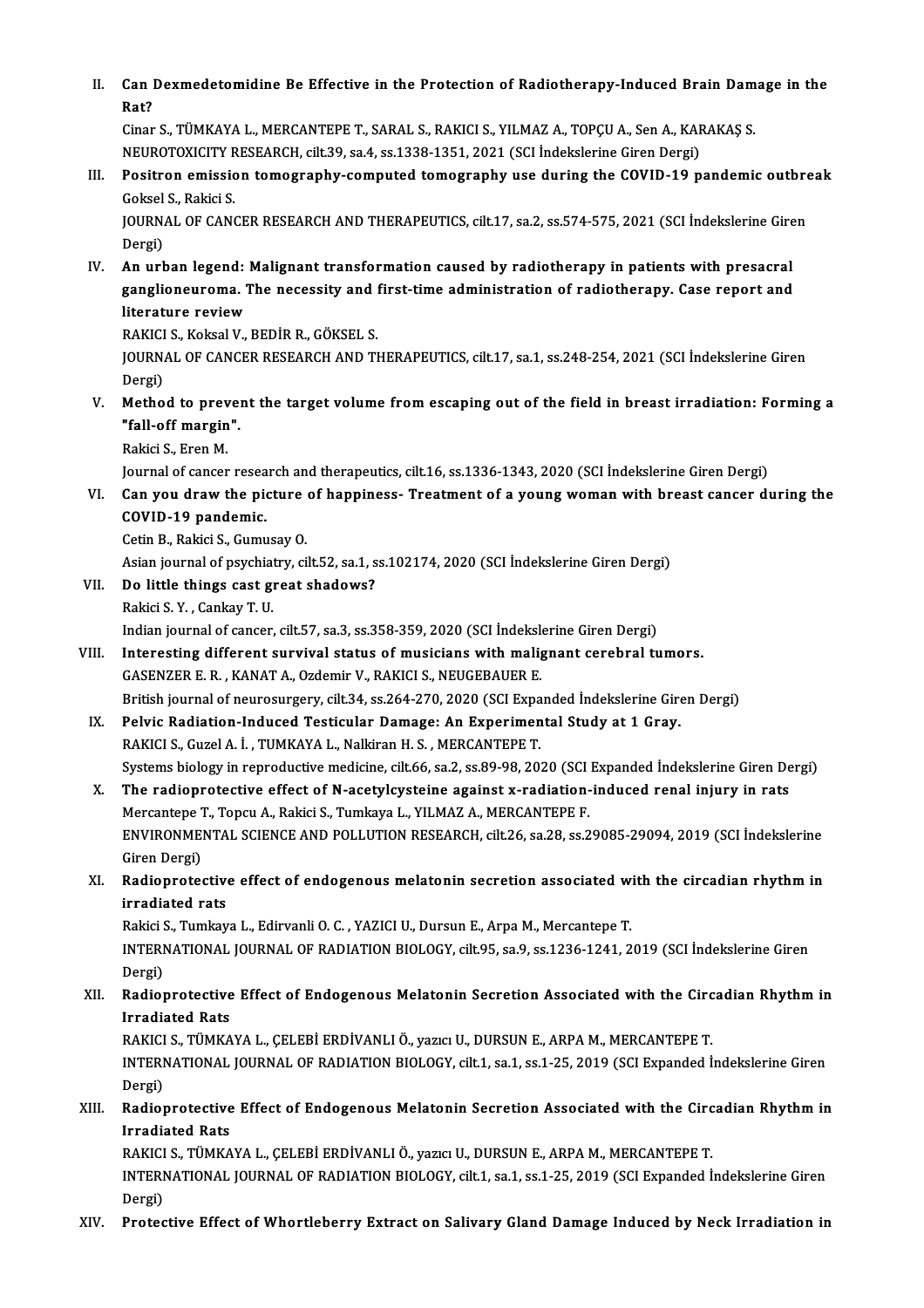Rats

Rats<br>OZGUR A., Terzi S., ÖZDEMİR D., Tumkaya L., Rakici S., Mercantepe T., Yilmaz A., Celiker M., Dursun E.<br>ENT FAR NOSE & THROAT JOURNAL, silt 98, sa 6, 2019 (SCL İndekslerine Ciren Dergi) Rats<br>OZGUR A., Terzi S., ÖZDEMİR D., Tumkaya L., Rakici S., Mercantepe T., Yilmaz A., Celiker<br>ENT-EAR NOSE & THROAT JOURNAL, cilt.98, sa.6, 2019 (SCI İndekslerine Giren Dergi)<br>Padiannatastiva Effect of Endegenous Malatanin ENT-EAR NOSE & THROAT JOURNAL, cilt.98, sa.6, 2019 (SCI Indekslerine Giren Dergi)

### XV. Radioprotective Effect of Endogenous Melatonin Secretion Associated with the Circadian Rhythm in<br>Irradiated Rats Radioprotective Effect of Endogenous Melatonin Secretion Associated with the Circ<br>Irradiated Rats<br>RAKICI S., TÜMKAYA L., ÇELEBİ ERDİVANLI Ö., yazıcı U., DURSUN E., ARPA M., MERCANTEPE T.<br>INTERNATIONAL JOURNAL OF PADIATION

INTERNATIONAL JOURNAL OF RADIATION BIOLOGY, cilt.1, sa.1, ss.1-25, 2019 (SCI Expanded İndekslerine Giren<br>Dergi) RAKICI<br>INTERI<br>Dergi)<br>The of

- XVI. The effects of N-acetylcysteine on radiotherapy-induced smal intestinal damage in rats MERCANTEPE F., Topcu A., Rakici S., Tumkaya L., YILMAZ A. EXPERIMENTAL BIOLOGY AND MEDICINE, cilt.244, sa.5, ss.372-379, 2019 (SCI İndekslerine Giren Dergi)
- MERCANTEPE F., Topcu A., Rakici S., Tumkaya L., YILMAZ A.<br>EXPERIMENTAL BIOLOGY AND MEDICINE, cilt.244, sa.5, ss.372-379, 2019 (SCI İndekslerine Giren Dergi)<br>XVII. Are there predictors that can determine neoadjuvant treatme EXPERIMENTAL BIOLOGY AND<br>Are there predictors that c<br>Rakici S., Bedir R., Hatipoglu C.<br>TURKISH JOURNAL OF CASTRO Are there predictors that can determine neoadjuvant treatment responses in rectal cancer?<br>Rakici S., Bedir R., Hatipoglu C.<br>TURKISH JOURNAL OF GASTROENTEROLOGY, cilt.30, sa.3, ss.220-227, 2019 (SCI İndekslerine Giren Dergi

- Rakici S., Bedir R., Hatipoglu C.<br>TURKISH JOURNAL OF GASTROENTEROLOGY, cilt.30, sa.3, ss.220-227, 2019 (SCI İndekslerine Giren Dergi)<br>XVIII. An investigation of the effects of N-acetylcysteine on radiotherapy-induced testi TURKISH JOURNAL OF GASTROENTEROLOGY, cilt.30, sa.3, ss.220-227, 2019<br>An investigation of the effects of N-acetylcysteine on radiotherapy<br>Topcu A., MERCANTEPE F., Rakici S., Tumkaya L., UYDU H.A. , Mercantepe T.<br>NAUNYN SCHM An investigation of the effects of N-acetylcysteine on radiotherapy-induced testicular injury in rats<br>Topcu A., MERCANTEPE F., Rakici S., Tumkaya L., UYDU H. A. , Mercantepe T.<br>NAUNYN-SCHMIEDEBERGS ARCHIVES OF PHARMACOLOGY Topcu A., MERCANTEPE F., Rakici S., Tumkaya L., UYDU H. A., Mercantepe T. NAUNYN-SCHMIEDEBERGS ARCHIVES OF PHARMACOLOGY, cilt.392, sa.2, ss.147-157, 2019 (SCI indekslerine Gir<br>Dergi)<br>XIX. Wernicke's encephalopathy in a patient with unresectable gastric carcinoma and literature review
- Dergi)<br>Wernicke's encephalopathy in a patient with unresectable gas<br>Rakici S., ERDEMLI S. D. , Yazici Z. A. , CENGIZ E., ACAR O. G. , TUFAN G.<br>INTERNATIONAL JOURNAL OF CLINICAL AND EXPERIMENTAL MEDIC Wernicke's encephalopathy in a patient with unresectable gastric carcinoma and literature reviev<br>Rakici S., ERDEMLI S. D. , Yazici Z. A. , CENGIZ E., ACAR O. G. , TUFAN G.<br>INTERNATIONAL JOURNAL OF CLINICAL AND EXPERIMENTAL Rakici S., ERDEMLI S. D. , Yazici Z. A. , CENGIZ E., ACAR O. G. , TUFAN G.<br>INTERNATIONAL JOURNAL OF CLINICAL AND EXPERIMENTAL MEDICINE, cilt.8, sa.1, ss.1453-1459, 2015 (SCI<br>Indekslerine Giren Dergi)

#### Diğer Dergilerde Yayınlanan Makaleler

iğer Dergilerde Yayınlanan Makaleler<br>I. Radiotherapy in Cancer Treatment During The Covid-19 Pandemic: One Year Results From Northeast<br>Turkey r Dorg<br>Radioth<br>Turkey<br>AVMACI Radiotherapy in Cancer Treatment During The Covid-19 Pandemic: Or<br>Turkey<br>AYNACI Ö., Serdar L., RAKICI S., Kazaz S., CANYILMAZ E., BAHAT Z., Zengin A. Y.<br>TURK ONKOLOU DERCISI TURKISH JOURNAL OF ONCOLOGY 88 200 207 2022 Turkey<br>AYNACI Ö., Serdar L., RAKICI S., Kazaz S., CANYILMAZ E., BAHAT Z., Zengin A. Y.<br>TURK ONKOLOJI DERGISI-TURKISH JOURNAL OF ONCOLOGY, ss.200-207, 2022 (ESCI İndekslerine Giren Dergi)<br>Comparison of DNA isolation methods

AYNACI Ö., Serdar L., RAKICI S., Kazaz S., CANYILMAZ E., BAHAT Z., Zengin A. Y.<br>TURK ONKOLOJI DERGISI-TURKISH JOURNAL OF ONCOLOGY, ss.200-207, 2022 (ESCI İndekslerine Giren Derg<br>II. Comparison of DNA isolation methods from TURK ON<mark>I</mark><br>Comparis<br>protocol<br>Savim Nal II. Comparison of DNA isolation methods from mammalian sperm cells and development of a new<br>protocol<br>Sevim Nalkıran H., Nalkıran İ., Rakıcı S., Tümkaya L., Güzel A. İ.

Medicine Science, cilt.10, sa.2, ss.440-443, 2021 (Diğer Kurumların Hakemli Dergileri)

Sevim Nalkıran H., Nalkıran İ., Rakıcı S., Tümkaya L., Güzel A. İ.<br>Medicine Science, cilt.10, sa.2, ss.440-443, 2021 (Diğer Kurumların Hakemli Dergileri)<br>III. F-18-FDG PET/CT Imaging of Metastatic Testicular Choriocarcinom Medicine Science, cilt.10, sa.2,<br>F-18-FDG PET/CT Imaging<br>Initial Symptom is Melena<br>Gölgel S. Alan S. Algeğan B. F-18-FDG PET/CT Imaging of Metastatic Testicular Choriocar<br>Initial Symptom is Melena<br>Göksel S., Akın S., Akdoğan R. A. , Rakıcı S., Abdioğlu G. Y. , Ayvaz M. A.<br>MOLECULAR IMACINC AND RADIONUCLIDE THERARY .cilt 20. SR 1. S

Initial Symptom is Melena<br>Göksel S., Akın S., Akdoğan R. A. , Rakıcı S., Abdioğlu G. Y. , Ayvaz M. A.<br>MOLECULAR IMAGING AND RADIONUCLIDE THERAPY, cilt.30, sa.1, ss.47-49, 2021 (ESCI İndekslerine Giren Dergi) Göksel S., Akın S., Akdoğan R. A. , Rakıcı S., Abdioğlu G. Y. , Ayvaz M. A.<br>MOLECULAR IMAGING AND RADIONUCLIDE THERAPY, cilt.30, sa.1, ss.47-49, 2021 (ESCI İndekslerine Gi<br>IV. Dual-Isocentric Volumetric Modulated Arc T

### MOLECULAR IMAGING AND RADION<br>Dual-Isocentric Volumetric Mod<br>Irradiation: A Dosimetric Study<br>Paka: S Dual-Ise<br>I<mark>rradiat</mark><br>Rakıcı S. I<mark>rradiation: A Dosimetric Study</mark><br>Rakıcı S.<br>Journal of Radiation and Cancer Research, cilt.11, sa.4, ss.188-193, 2020 (ESCI İndekslerine Giren Dergi)<br>Well controlled atunical control nourogytoma by CyberKnife radiogyrgory:

## Rakıcı S.<br>Journal of Radiation and Cancer Research, cilt.11, sa.4, ss.188-193, 2020 (ESCI İndekslerine Giren Dergi)<br>V. Well controlled atypical central neurocytoma by CyberKnife radiosurgery: Review of the literature<br>with Journal of Radiation<br>Well controlled aty<br>with a case report<br>BAVICLS *VÖ*VSAL V

RAKICI S., KÖKSAL V., BEDİR R., ODABAŞİ E.

Int J Case Rep Images, cilt.11, sa.101178Z01SR2020., 2020 (Diğer Kurumların Hakemli Dergileri)

### RAKICI S., KÖKSAL V., BEDİR R., ODABAŞİ E.<br>Int J Case Rep Images, cilt.11, sa.101178Z01SR2020., 2020 (Diğer Kurumların Hakemli Dergileri)<br>VI. Factors that are Effective in Surgery Preferences of Patients Diagnosed with Int J Case Rep Images, cilt.11, sa.101178Z01S<br>Factors that are Effective in Surgery Pr<br>Admitted to Radiation Oncology Clinics<br>RAVICLS Factors<br>Admitted<br>RAKICI S.<br>TUPK ON

Admitted to Radiation Oncology Clinics<br>RAKICI S.<br>TURK ONKOLOGI DERGISI-TURKISH JOURNAL OF ONCOLOGY, cilt.34, sa.4, ss.248-255, 2019 (ESCI İndekslerine<br>Ciron Dargi) RAKICI S.<br>TURK ONKO!<br>Giren Dergi)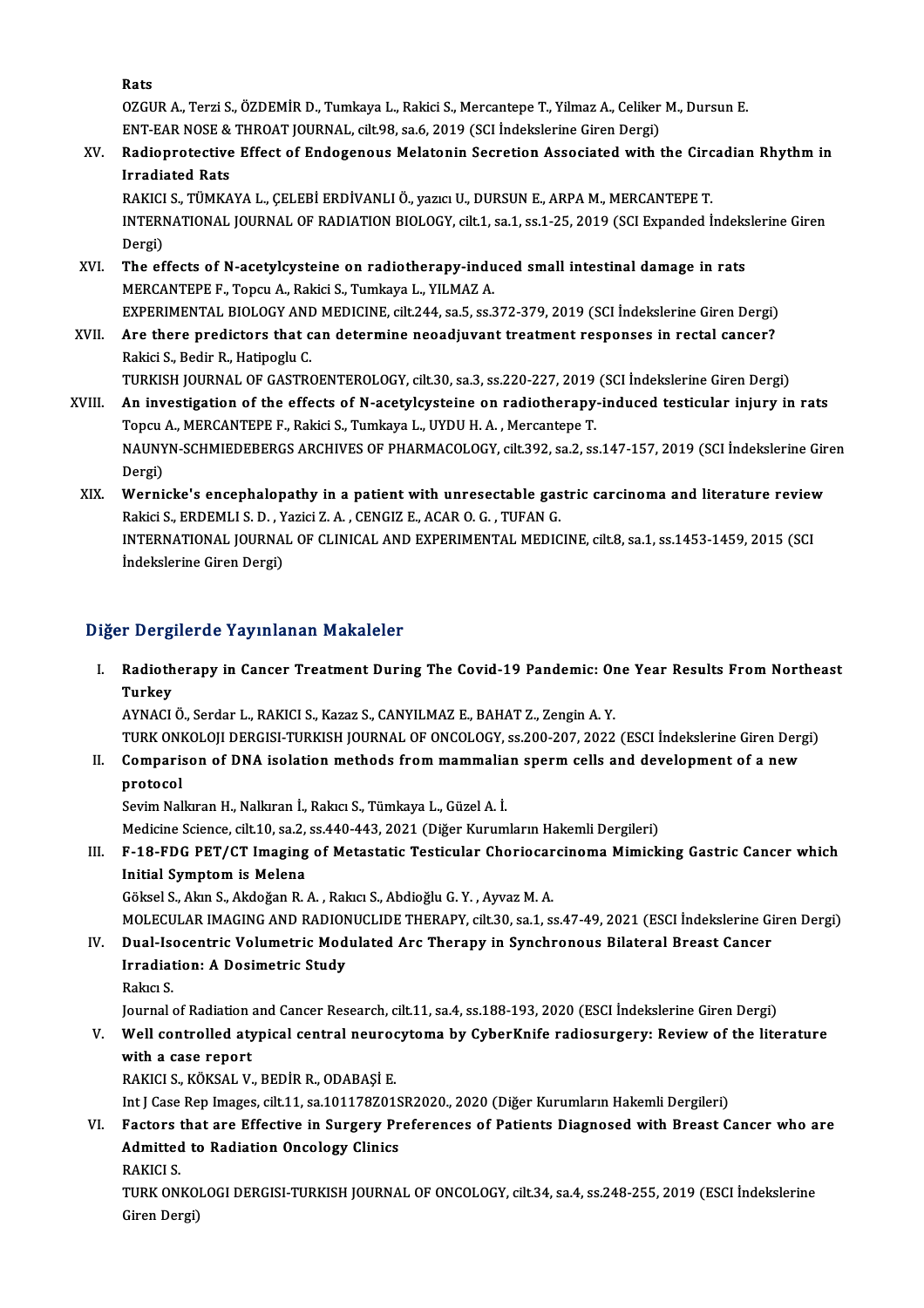| VII.  | Colorful Screams of Silent Emotions: A Study with Oncological Patients<br>Rakici S., Karaman E.                       |
|-------|-----------------------------------------------------------------------------------------------------------------------|
|       | INDIAN JOURNAL OF PALLIATIVE CARE, cilt.25, sa.3, ss.361-366, 2019 (ESCI Indekslerine Giren Dergi)                    |
| VIII. | High Dose 3D Conformal Radiotherapy of Prostate Cancer Using Spaceoar Gel                                             |
|       | RAKICI S., İNECİKLİ M. F., Ozbek okumus N., UZUN H.                                                                   |
|       | International Journal of Scientific and Technological Research, cilt.5, sa.6, ss.55-65, 2019 (ESCI İndekslerine Giren |
|       | Dergi)                                                                                                                |
| IX.   | Akciğer Kanseri Tanılı Hastalarda Koagülasyon Test Değerlerinin Tanı Anındaki Evreyle İlişkisi                        |
|       | RAKICI S., TERZİ Ö.                                                                                                   |
|       | ACTA ONCOLOGİCA TURCİCA, cilt.52, sa.1, ss.103-111, 2019 (Diğer Kurumların Hakemli Dergileri)                         |
| X.    | Factors that are Effective in Surgery Preferences of Patients Diagnosed with Breast Cancer who are                    |
|       | <b>Admitted to Radiation Oncology Clinics</b>                                                                         |
|       | Rakici S                                                                                                              |
|       | TURK ONKOLOJI DERGISI-TURKISH JOURNAL OF ONCOLOGY, cilt.34, sa.4, ss.248-255, 2019 (ESCI İndekslerine                 |
|       | Giren Dergi)                                                                                                          |
| XI.   | The Relationship Between Coagulation Tests and Stage in Lung Cancer Patients.                                         |
|       | RAKICI S., TERZİ Ö.<br>Acta Oncologica Turcica, cilt.52, sa.1, ss.103-111, 2019 (Diğer Kurumların Hakemli Dergileri)  |
| XII.  | Chemoradiotherapy In Locally Invasive Parathyroid Cancer                                                              |
|       | Rakici S., Bilir C., Tufan G., YAZICI Z. A.                                                                           |
|       | Journal of Clinical & Experimental Oncology, cilt.6, sa.2, ss.1, 2017 (ESCI İndekslerine Giren Dergi)                 |
| XIII. | Total Scalp Irradiation: The Comparison of Five Different Plans Using Volumetric Modulated Arc                        |
|       | Therapy-Simultaneous Integrated Boost (VMAT-SIB) Technique                                                            |
|       | Yilmaz Rakici S., Cinar Y., Eren M.                                                                                   |
|       | TURK ONKOLOJI DERGISI-TURKISH JOURNAL OF ONCOLOGY, cilt.32, sa.3, ss.106-115, 2017 (ESCI İndekslerine                 |
|       | Giren Dergi)                                                                                                          |
| XIV.  | Serum troponin I as an early marker in determining radiotherapy induced cardiac damage                                |
|       | RAKICI S., GÜRSEL Ş. B., URAL F., BEDİR A., ÇELENK Ç., MEYDAN A. D., ÖZBEK OKUMUŞ N.                                  |
|       | JOURNAL OF BASIC AND CLINICAL HEALTH SCIENCES, cilt.1, sa.3, ss.51-59, 2012 (Diğer Kurumların Hakemli                 |
|       | Dergileri)                                                                                                            |
| XV.   | Mucinous Cystadenocarcinoma Of The Breast With Estrogen Receptor Expression: A Case Report                            |
|       | And Review Of The Literature.<br>RAKICI S., Gonullu G., Gursel B., Yildiz L., Bayrak I., Yucel I.                     |
|       | CASE REPORTS IN ONCOLOGY, cilt.2, sa.3, ss.210-216, 2009 (ESCI Indekslerine Giren Dergi)                              |
| XVI.  | Troponin I As An Early Marker In Determining Radiotherapy-Induced Cardiac Damage                                      |
|       | RAKICI S., Gursel B., Ural F., Bedir A., Celenk C., Meydan A., Okumus N. O.                                           |
|       | Basic Research Journal of Medicine and Clinical Sciences, cilt.1, sa.3, ss.51-59, 2009 (Diğer Kurumların Hakemli      |
|       | Dergileri)                                                                                                            |
| XVII. | Eksternal Pelvik Radyoterapi'de Cihaz Seçimi Üzerine Etkili Faktörler ve Yan Etkilerin                                |
|       | Karşılaştırılması                                                                                                     |
|       | Okumus N. O., Meydan A., Gursel B., Ofluoglu T., RAKICI S., Odabası E., Altınsoy O., Sahin N.                         |
|       | JOURNAL OF EXPERIMENTAL AND CLINICAL MEDICINE, cilt.25, sa.4, ss.139-146, 2008 (Hakemli Üniversite                    |
|       | Dergisi)                                                                                                              |
|       |                                                                                                                       |
|       |                                                                                                                       |

itap & Kitap B<br>I. Tıp ve Sanat<br> <sup>Polno S. (Edit</sup> I. Tip ve Sanat<br>Rakıcı S. (Editör) Akademisyen Kitabevi, Ankara, 2021 II. JİNEKOLOJİK KANSERLERDE RADYOTERAPİ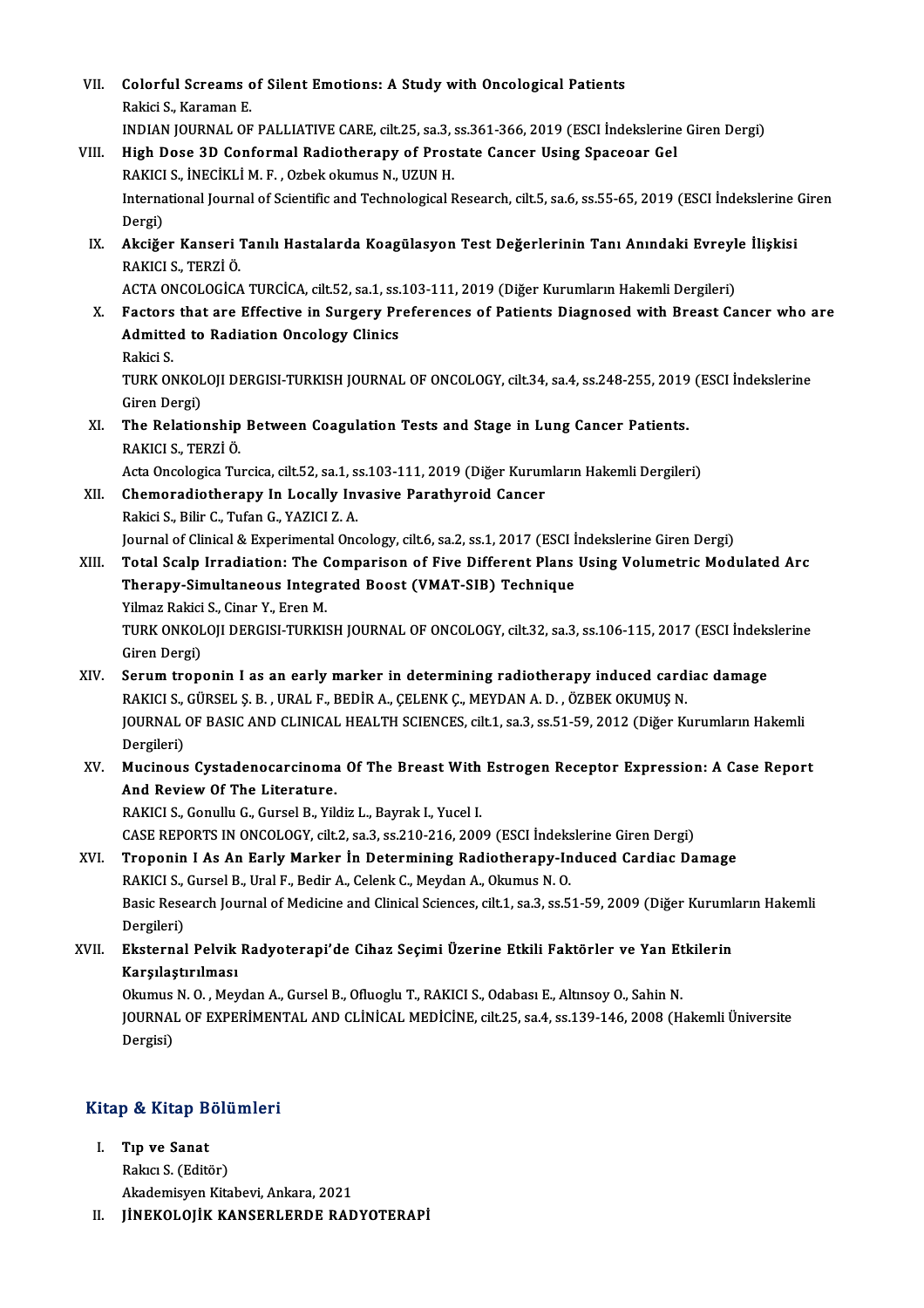RAKICI S.

RAKICI S.<br>TEMEL KADIN HASTALIKLARI VE DOĞUM, İdris KOÇAK, Davut GÜVEN, Yeşim BAYOĞLU TEKİN, Kadir BAKAY, Ayşe<br>Zahna ÖZDEMİR, Pewin KARLI, Editör, Akademisyon Yayınevi, Ankara, 99,627,643,3931 RAKICI S.<br>TEMEL KADIN HASTALIKLARI VE DOĞUM, İdris KOÇAK, Davut GÜVEN, Yeşim BAYOĞLU<br>Zehra ÖZDEMİR, Pervin KARLI, Editör, Akademisyen Yayınevi, Ankara, ss.627-643, 2021<br>Tın ve Sanata Ginia, Farklı Bir Bakıs asısıyla Taknal Zehra ÖZDEMİR, Pervin KARLI, Editör, Akademisyen Yayınevi, Ankara, ss.627-643, 2021

### III. Tıp ve Sanata Giriş, Farklı Bir Bakış açısıyla Teknolojinin Sanata Dönüşümü<br>RAKICI S.

TIPve SANAT,SemaYılmazRAKICI,Editör,AkademisyenYayınevi,Ankara, ss.1-16,2021

### RAKICI S.<br>IV. Dünden Bugüne Onkoloji Hastalarının Bilgilendirilmesinde Değişiklikler<br>DAKICI S TIP ve SA<br><mark>Dünden</mark><br>RAKICI S.<br>ONKOLOI Dünden Bugüne Onkoloji Hastalarının Bilgilendirilmesinde Değişiklikler<br>RAKICI S.<br>ONKOLOJİDE DESTEK TEDAVİLER, Fatih KÖSE, Hüseyin MERTSOYLU, Ali Murat SEDEF, Editör, Akademisyen<br>Kitabeyi, Ankara se 217 227 2019

RAKICI S.<br>ONKOLOJİDE DESTEK TEDAVİLER,<br>Kitabevi, Ankara, ss.217-227, 2019<br>Tülmük Begi Kanserlerinin Tede Kitabevi, Ankara, ss.217-227, 2019

- V. Tükrük Bezi Kanserlerinin Tedavisi ONKOLOJİDE GÜNCEL TEDAVİ YAKLAŞIMLARI 1, Fatih KÖSE, Hüseyin MERTSOYLU, Ali Murat SEDEF, Editör, RAKICI S.<br>ONKOLOJİDE GÜNCEL TEDAVİ YAKLAŞIN<br>Akademisyen, Ankara, ss.165-176, 2019<br>Tülmük Begi Kansonlerinin Tedevisi
- VI. Tükrük Bezi Kanserlerinin Tedavisi Akademis<br><mark>Tükrük I</mark><br>RAKICI S.<br>ONKOLOL Tükrük Bezi Kanserlerinin Tedavisi<br>RAKICI S.<br>ONKOLOJİDE GÜNCEL TEDAVİ YAKLAŞIMLARI 1, Fatih KÖSE, Hüseyin MERTSOYLU, Ali Murat SEDEF, Editör, RAKICI S.<br>ONKOLOJİDE GÜNCEL TEDAVİ YAKLAŞIMLARI 1,<br>Akademisyen Yayınevi, Ankara, ss.165-176, 2019<br>Dünden Bugüne Onkalaji Hastalarının Bilgil.

### ONKOLOJİDE GÜNCEL TEDAVİ YAKLAŞIMLARI 1, Fatih KÖSE, Hüseyin MERTSOYL<br>Akademisyen Yayınevi, Ankara, ss.165-176, 2019<br>VII. Dünden Bugüne Onkoloji Hastalarının Bilgilendirilmesinde Değişiklikler<br>BAKICI S Akademis<br><mark>Dünden</mark><br>RAKICI S.<br>ONKOLOI Dünden Bugüne Onkoloji Hastalarının Bilgilendirilmesinde Değişiklikler<br>RAKICI S.<br>ONKOLOJİDE DESTEK TEDAVİLER, Fatih KÖSE Hüseyin MERT SOYLU Ali Murat SEDEF, Editör, Akademisyen<br>yaynayi, Ankara 65 217 227 2019

RAKICI S.<br>ONKOLOJİDE DESTEK TEDAVİLER, 1<br>yayınevi, Ankara, ss.217-227, 2019

# yayınevi, Ankara, ss.217-227, 2019<br>Hakemli Kongre / Sempozyum Bildiri Kitaplarında Yer Alan Yayınlar

akemli Kongre / Sempozyum Bildiri Kitaplarında Yer Alan Yayınlar<br>I. Akciğer Kanseri ile Eş Zamanlı Saptanan Aktif Gastrointestinal Tüberküloz Olgu Sunumu<br>Cölvel S. Kayıkaçğlu E. Pelve S. Peyszel Pelst H SIIII RORSE 7 SORPOZYAN ZRAFI RICA<br>Akciğer Kanseri ile Eş Zamanlı Saptanan Akt<br>Göksel S., Kayıkçıoğlu E., Rakıcı S., Beyazal Polat H. Akciğer Kanseri ile Eş Zamanlı Saptanan Aktif Gastrointestinal Tüberk<br>Göksel S., Kayıkçıoğlu E., Rakıcı S., Beyazal Polat H.<br>32. Ulusal Nükleer Tıp Kongresi, Ankara, Türkiye, 20 - 21 Kasım 2020, ss.72-73<br>Investigation of P

Göksel S., Kayıkçıoğlu E., Rakıcı S., Beyazal Polat H.<br>32. Ulusal Nükleer Tıp Kongresi, Ankara, Türkiye, 20 - 21 Kasım 2020, ss.72-73<br>II. Investigation of Protective effect of Korean Red Ginseng Against X-Ray Irradıati 32. Ulusal Nükleer<br>Investigation of<br>Damage in Rats'<br>Tümlmua L. Colik S Investigation of Protective effect of Korean Red Ginseng Against X-Ray Irradiation- induced<br>Damage in Rats'<br>Tümkaya L., Çelik Samancı T., Mercantepe T., Yılmaz H., Kılıç Yılmaz H., Sevinç H., Rakıcı S., Topal Suzan Z.<br>IV.

Damage in Rats'<br>Tümkaya L., Çelik Samancı T., Mercantepe T., Yılmaz H., Kılıç Yılmaz H., Sevinç H., Rakıcı S., Topal Suzan Z.<br>IV. International Health Science and Life Congress (IHSLC 2021), Burdur, Türkiye, 8 - 10 Nisan 2 Tümkaya L., Çelik Samancı T., Mercantepe T., Yılmaz H., Kılıç Yılmaz H., Sevinç H., Rakıcı S., Topal Suzan Z. IV. International Health Science and Life Congress (IHSLC 2021), Burdur, Türkiye, 8 - 10 Nisan 2021, cilt.1, ss.5<br>63<br>III. Primer Beyin Tümörü Olan Hastalarda Görülen Nörolojik Belirtiler: Retrospektif Analiz Çalışması

63<br>Primer Beyin Tümörü Olan Hastalaı<br>ustabaş k.n. , çelik e., RAKICI S., UYAR T.<br>1 ulusal nöreonkeleji kongresi Türkiye Primer Beyin Tümörü Olan Hastalarda Görülen Nörolojik Belirti<br>ustabaş k. n. , çelik e., RAKICI S., UYAR T.<br>1.ulusal nöroonkoloji kongresi, Türkiye, 20 - 22 Aralık 2019, cilt.1, ss.36<br>Metastatik Mome Kansorinde Nadir Prezen ustabaş k. n. , çelik e., RAKICI S., UYAR T.<br>1.ulusal nöroonkoloji kongresi, Türkiye, 20 - 22 Aralık 2019, cilt.1, ss.36<br>IV. Metastatik Meme Kanserinde Nadir Prezentasyon: Frontal Lob Sendromu<br>1. ustabas K.N., selik e. PAK

- 1.ulusal nöroonkoloji kongresi, Türkiye, 20 22 Aralık 2019, cilt.1, ss.36<br>Metastatik Meme Kanserinde Nadir Prezentasyon: Frontal Lob S<br>ustabaş K.N. , çelik e., RAKICI S., UYAR T.<br>1. Ulusal Nöroonkoloji Kongresi, Türkiye, Metastatik Meme Kanserinde Nadir Prezentasyon: Frontal Lob Se<br>ustabaş K. N. , çelik e., RAKICI S., UYAR T.<br>1. Ulusal Nöroonkoloji Kongresi, Türkiye, 20 - 22 Aralık 2019, cilt.1, ss.35<br>Küçük Hüsre Dısı Aksiğer Karsinemunda
- ustabaş K. N. , çelik e., RAKICI S., UYAR T.<br>1. Ulusal Nöroonkoloji Kongresi, Türkiye, 20 22 Aralık 2019, cilt.1, ss.35<br>1. Küçük Hücre Dışı Akciğer Karsinomunda Tümör Lokalizasyonun Sağkalım Üzerine Etkisi<br>1. KARAMAN E. 1. Ulusal Nöroonkoloji <del>I</del><br>Küçük Hücre Dışı Ak<br>KARAMAN E., RAKICI S.<br>6. Karadaniz Onkoloji G. Küçük Hücre Dışı Akciğer Karsinomunda Tümör Lokalizasyonun<br>KARAMAN E., RAKICI S.<br>6. Karadeniz Onkoloji Günleri, Trabzon, Türkiye, 19 Eylül 2019, ss.24-25<br>Mentörlerle Onkolojide Veni Tedevilere Belus Semnezyumu

### KARAMAN E., RAKICI S.<br>6. Karadeniz Onkoloji Günleri, Trabzon, Türkiye, 19 Eylül 2019, ss.24<br>VI. Mentörlerle Onkolojide Yeni Tedavilere Bakış Sempozyumu<br>PAKICI S 6. Karadeniz Onkoloji Günleri, Trabzon, Türkiye, 19 Eylül 2019, ss.24-25<br>Mentörlerle Onkolojide Yeni Tedavilere Bakış Sempozyumu<br>RAKICI S. Mentörlerle Onkolojide Yeni Tedavilere Bakış Sempozyumu<br>RAKICI S.<br>6. Karadeniz Onkoloji Günleri, Trabzon, Türkiye, 19 - 21 Eylül 2019<br>Erken Eure Larinka Kansarlarında Badyataranının Balü

VI . Erken Evre Larinks Kanserlerinde Radyoterapinin Rolü

- 6. Karadeniz Onkoloji Günleri, Trabzon, Türkiye, 19 21 Eylül 2019<br>Erken Evre Larinks Kanserlerinde Radyoterapinin Rolü<br>KAYA Ş., ÇELEBİ ERDİVANLI Ö., RAKICI S., DEMİR E., ÇELİKER M., TERZİ S., ÖZERGİN COŞKUN Z., DURSUN E. Erken Evre Larinks Kanserlerinde Radyoterapinin Rolü<br>KAYA Ş., ÇELEBİ ERDİVANLI Ö., RAKICI S., DEMİR E., ÇELİKER M., TERZİ S., ÖZER<br>11.UlusalLarengoloji• Kongresi, Rize, Türkiye, 28 - 30 Haziran 2019, cilt.1, ss.43<br>Badyasya KAYA Ş., ÇELEBİ ERDİVANLI Ö., RAKICI S., DEMİR E., ÇELİKER M., TERZİ S., ÖZERGİN COŞKUN Z., DURSUN E.<br>11.UlusalLarengoloji• Kongresi, Rize, Türkiye, 28 - 30 Haziran 2019, cilt.1, ss.43<br>VIII. Radyasyon Onkolojisi Kliniğ
- 11.UlusalLarengoloji• Kongresi, Rize, Türkiye, 28 30 Haziran 2019, cilt.1, ss.43<br>VIII. Radyasyon Onkolojisi Kliniğine Başvuran Mastektomi Yapılmış Meme Kanseri Hastaların Retrospektif<br>Değerlendirilmesi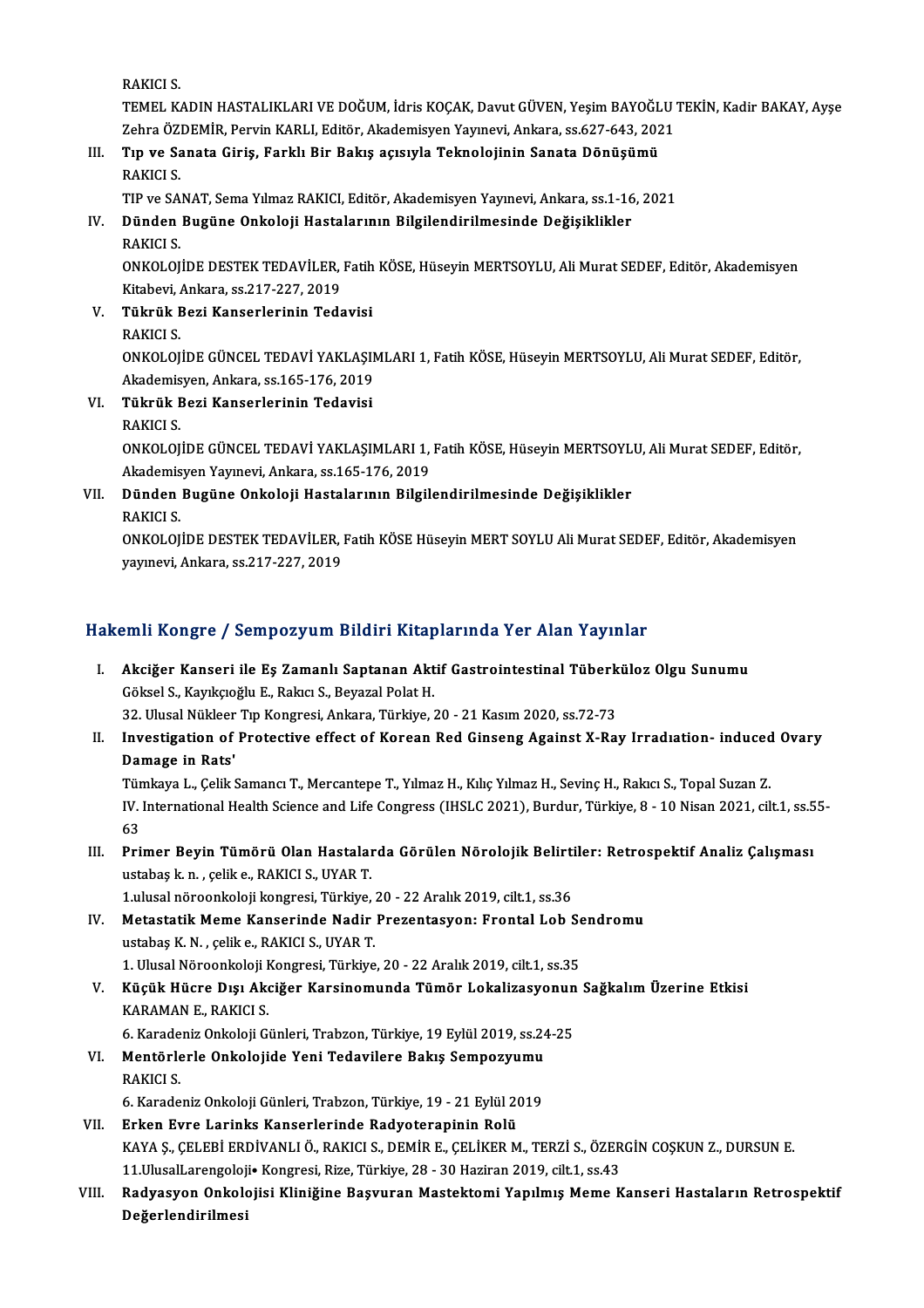RAKICI S.

RAKICI S.<br>KARADENİZ 1. ULUSLARARASI MULTİDİSİPLİNER BİLİMSEL ÇALIŞMALAR KONGRESİ, Giresun, Türkiye, 15 - 17<br>Mart 2010, silt 1, ss 1, ss 1 RAKICI S.<br>KARADENİZ 1. ULUSLARAI<br>Mart 2019, cilt.1, sa.1, ss.1<br>The Analysis of The Pet KARADENİZ 1. ULUSLARARASI MULTİDİSİPLİNER BİLİMSEL ÇALIŞMALAR<br>Mart 2019, cilt.1, sa.1, ss.1<br>IX. The Analysis of The Patients Who Had Breast Conserving Surgery<br>PAKICI S

# Mart 2014<br>**The Anal<br>RAKICI S.**<br>MAS Inter

The Analysis of The Patients Who Had Breast Conserving Surgery<br>RAKICI S.<br>MAS International European Congresson Mathematics, Engineering, Natural and Medical Sciences-II, 22 Aralık<br>2018.cik1 RAKICI S.<br>MAS Interna<br>2018, cilt.1<br>THE ANAI MAS International European Congresson Mathematics, Engineering, Natural and Medica<br>2018, cilt.1<br>X. THE ANALYSIS OF THE PATIENTS WHO HAD BREAST CONSERVING SURGERY

## 2018, cilt.1<br>
X. THE ANALYSIS OF THE PATIENTS WHO HAD BREAST CONSERVING SURGERY<br>
RAKICI S. THE ANALYSIS OF THE PATIENTS WHO HAD BREAST CONSERVING SURGERY<br>RAKICI S.<br>MAS INTERNATIONAL EUROPEAN CONGRESS ON MATHEMATICS, ENGINEERING, NATURAL AND MEDICAL<br>SCIENCES II Desember 22, 2019 MARDIN , TURKEY Merdin Türkiye, 22

RAKICI S.<br>MAS INTERNATIONAL EUROPEAN CONGRESS ON MATHEMATICS, ENGINEERING, NATURAL AND MED<br>SCIENCES-II December 22, 2018 MARDIN - TURKEY, Mardin, Türkiye, 22 - 23 Aralık 2018, ss.146-147<br>The Effects of N.Asstyleysteine Age SCIENCES-II December 22, 2018 MARDIN - TURKEY, Mardin, Türkiye, 22 - 23 Aralık 2018, ss.146-147

### XI. The Effects of N-Acetylcysteine Against Ionizing radiation-induced Testicular Damage The Effects of N-Acetylcysteine Against Ionizing radiation-induced Testicular Damage<br>TOPCU A., MERCANTEPE F., RAKICI S., TÜMKAYA L., UYDU H. A. , MERCANTEPE T.<br>1st International Mediterranean Anatomy Congress, Konya, Türki

#### XII. Hasta Gözüyle Radyoterapinin Resme Yansıtılması<br>RAKICI S. 1st Intern<br>Hasta Gö<br>RAKICI S.<br>Aktamara Hasta Gözüyle Radyoterapinin Resme Yansıtılması<br>RAKICI S.<br>Ahtamara I. Uluslararası Multidisipliner Çalışmalar Kongresi, 25 - 26 Ağustos 2018, cilt.1<br>HASTA GÖZÜVLE RADYOTERARİNİN RESME YANSITILMASI

### XIII. HASTA GÖZÜYLE RADYOTERAPİNİN RESME YANSITILMASI<br>RAKICI S. Ahtamara<br>HASTA G<br>RAKICI S.<br>AHTAMAL

HASTA GÖZÜYLE RADYOTERAPİNİN RESME YANSITILMASI<br>RAKICI S.<br>AHTAMARA I. ULUSLARARASI MULTİDİSİPLİNER ÇALIŞMALAR KONGRESİ GEVAŞ – VAN, Van, Türkiye, 25 - 26<br>Ağustes 2018, ss.19 RAKICI S.<br>AHTAMARA I. ULUSI<br>Ağustos 2018, ss.19<br>N. Acatilsisteinin S AHTAMARA I. ULUSLARARASI MULTİDİSİPLİNER ÇALIŞMALAR KONGRESİ GEVAŞ – VAN, Van, Türkiy<br>Ağustos 2018, ss.19<br>XIV. N-Asetilsisteinin Sıçanlarda Radyoterapi ile Oluşturulan İntestinal hasar Üzerine Etkileri<br>MERCANTERE E TORCU A

## Ağustos 2018, ss.19<br>N-Asetilsisteinin Sıçanlarda Radyoterapi ile Oluşturulan İntestinal hasar Üzerine Etkileri<br>MERCANTEPE F., TOPCU A., RAKICI S., TÜMKAYA L. N-Asetilsisteinin Sıçanlarda Radyoterapi ile Oluşturulan İntestinal hasar Üzerine Etkileri<br>MERCANTEPE F., TOPCU A., RAKICI S., TÜMKAYA L.<br>1.internation congrees on sports, antropology, nutrition, anatomy and radiolology, 3

### MERCANTEPE F., TOPCU A., RAKICI S., TÜMKAYA L.<br>1.internation congrees on sports, antropology, nutrition, anatomy and radiolology, 3 - 05 Mayıs 2018,<br>XV. The Effects of N-Acetylcysteine on Radiotherapy-Induced Small Intesti 1. internation congrees on sports, antropology,<br>The Effects of N-Acetylcysteine on Radiot<br>Mercantepe F., TOPÇU A., Rakici S., Tumkaya L. The Effects of N-Acetylcysteine on Radiotherapy-Induced Small Intestinal Damage in Rats<br>Mercantepe F., TOPÇU A., Rakici S., Tumkaya L.<br>1st International Congress on Sports, Antrhropology, Nutrition, Anatomy and Radiology,

Mercantepe F., TOP<br>1st International Co<br>Mayıs 2018, ss.190<br>Hasta Gözüyle Ba 1st International Congress on Sports, Antrhropology, N<br>Mayıs 2018, ss.190<br>XVI. Hasta Gözüyle Radyoterapinin Resme Yansıması<br>PAKICI S. UZUNOČULM N

Mayıs 2018, ss.190<br><mark>Hasta Gözüyle Radyoter:</mark><br>RAKICI S., UZUNOĞLU M. N.<br>YU ULUSAL RADYASYON ON RAKICI S., UZUNOĞLU M. N.<br>XII ULUSAL RADYASYON ONKOLOJİSİ KONGRESİ, Lefkoşa, Kıbrıs (Kktc), 27 Nisan - 01 Mayıs 2018 RAKICI S., UZUNOĞLU M. N.<br>XII.ULUSAL RADYASYON ONKOL<br>XVII. RAKICI S

# XILULUSA<br>Rizede R<br>RAKICI S.<br>Rizerodu

RAKICI S.<br>Rize radyasyon Onkolojisi Çalıştayı, Türkiye, 30 Mart 2018, cilt.1

#### RAKICI S.<br>Rize radyasyon Onkolojisi Çalıştayı, Türkiye, 30 Mart 2018, cilt.1<br>XVIII. Prostat Karsinomlu Hastalarda Radyoterapiye Bağlı Yan Etkileri Azaltan Girişimsel Radyolojik<br>Yöntem: Hidneiel Enieksiyen: Rize radyasyon Onkolojisi Çalıştayı<br>Prostat Karsinomlu Hastalarda<br>Yöntem: Hidrojel Enjeksiyonu<br>İNEÇİKLİ M.E., PAKIÇI S Prostat Karsinomlu Ha<br>Yöntem: Hidrojel Enjel<br>İNECİKLİ M. F., RAKICI S.<br>12 CİPSİMSEL BADYOLO Yöntem: Hidrojel Enjeksiyonu<br>İNECİKLİ M. F. , RAKICI S.<br>12. GİRŞİMSEL RADYOLOJİ YILLIK TOPLANTISı, Antalya, Türkiye, 9 - 12 Haziran 2017, ss.12<br>Jevnlanan Patlarda Eisyolojik Endojan Malatanin Salınımının Sirkadyan Pitimle

#### İNECİKLİ M. F. , RAKICI S.<br>12. GİRŞİMSEL RADYOLOJİ YILLIK TOPLANTISı, Antalya, Türkiye, 9 - 12 Haziran 2017, ss.12<br>XIX. Işınlanan Ratlarda Fizyolojik Endojen Melatonin Salınımının Sirkadyen Ritimle İlişkili<br>Radyenratek 12. GİRŞİMSEL RADYOLO<br>Işınlanan Ratlarda Fizy<br>Radyoprotektör Etkisi<br>BAKICLS TÜMKAYAL C Işınlanan Ratlarda Fizyolojik Endojen Melatonin Salınımının Sirkadyen Ritim<br>Radyoprotektör Etkisi<br>RAKICI S., TÜMKAYA L., ÇELEBİ ERDİVANLI Ö., YAZICI U., DURSUN E., MERCANTEPE T.<br>22 HI HSAL KANSER KONCRESİ, Artakıa Türkiye Radyoprotektör Etkisi<br>RAKICI S., TÜMKAYA L., ÇELEBİ ERDİVANLI Ö., YAZICI U., DURSUN E., MERC<br>22. ULUSAL KANSER KONGRESİ, Antalya, Türkiye, 16 - 23 Nisan 2017, ss.1<br>Simultana Familyal Cliablastamı İki Kardas Cliablastam Vak

22. ULUSAL KANSER KONGRESİ, Antalya, Türkiye, 16 - 23 Nisan 2017, ss.1

#### XX. Simultane Familyal Glioblastom: İki Kardeş Glioblastom Vakası<br>RAKICI S., SEVİM NALKIRAN H., CETİN B., BEDİR R. 22.ULUSALKANSERKONGRESİ,Antalya,Türkiye,19 -23Nisan2017, ss.384

- XXI. Düşük Doz Radyasyonun GermHücrelerinde Oluşturduğu Genetik ve Histopatolojik Değişiklikler 22. ULUSAL KANSER KONGRESİ, Antalya, Türkiye, 19 - 23 Nisan 2017, ss.384<br>Düşük Doz Radyasyonun Germ Hücrelerinde Oluşturduğu Genetik ve Histo<sub>l</sub><br>RAKICI S., GÜZEL A. İ. , TÜMKAYA L., ÇINAR Y., SEVİM NALKIRAN H., MERCANTEPE Düşük Doz Radyasyonun Germ Hücrelerinde Oluşturduğu Genetik ve Hist<br>RAKICI S., GÜZEL A. İ. , TÜMKAYA L., ÇINAR Y., SEVİM NALKIRAN H., MERCANTEPE<br>22. ULUSAL KANSER KONGRESİ, Antalya, Türkiye, 19 Nisan - 23 Mart 2017, ss.386 22. ULUSAL KANSER KONGRESİ, Antalya, Türkiye, 19 Nisan - 23 Mart 2017, ss.386
- XXII. Düşük Doz Radyasyonun Germ Hücrelerinde Oluşturduğu Genetik ve Histopatolojik Değişiklikler<br>RAKICI S., GÜZEL A. İ., TÜMKAYA L., ÇINAR Y., SEVİM NALKIRAN H., MERCANTEPE T. 22.ULUSALKANSERKONGRESİ,Antalya,Türkiye,19Nisan-23Mart2017, ss.386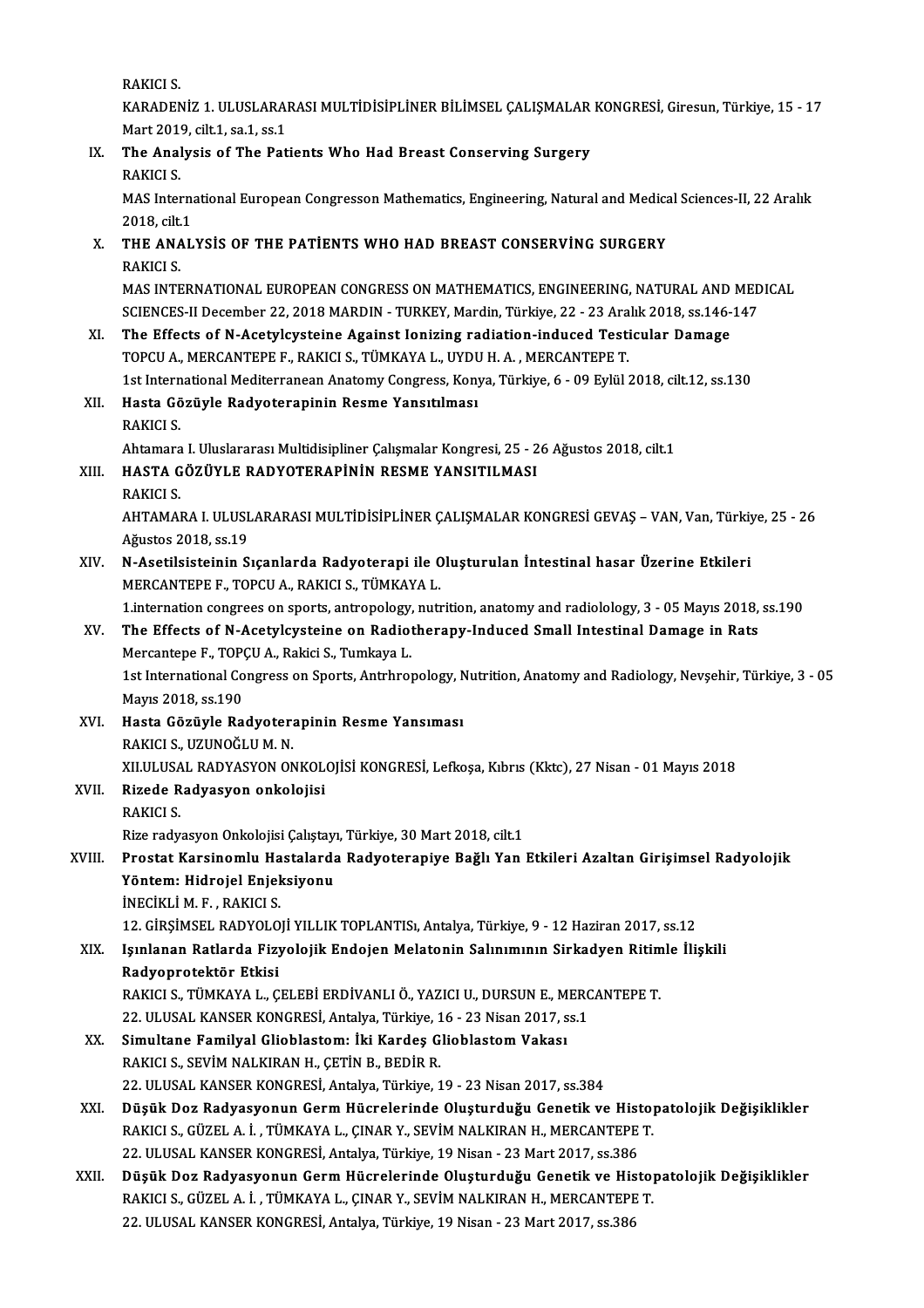| XXIII.       | D2 Disseksiyon Sonrası N3 Hastalığı Olan Mide Kanserli Hastalarda Tedavi Ne olmalıdır: Kemoterapi               |
|--------------|-----------------------------------------------------------------------------------------------------------------|
|              | mi yoksa Kemoradyoterapi mi?                                                                                    |
|              | ÇETİN B., RAKICI S., Bilgetekin İ., Karaca F., Özer A., Üner A.                                                 |
|              | 22. ULUSAL KANSER KONGRESİ, Antalya, Türkiye, 19 - 23 Nisan 2017, ss.585-586                                    |
| XXIV.        | Düşük Doz Radyasyonun Germ Hücrelerinde Oluşturduğu Genetik ve Histopatolojik Değişiklikler                     |
|              | RAKICI S., GÜZEL A. İ., TÜMKAYA L., ÇINAR Y., SEVİM NALKIRAN H., MERCANTEPE T.                                  |
|              | 22. ULUSAL KANSER KONGRESİ, Antalya, Türkiye, 19 Nisan - 23 Mart 2017, ss.509                                   |
| XXV.         | Düşük Doz Radyasyonun Germ Hücrelerinde Oluşturduğu Genetik ve Histopatolojik Değişiklikler                     |
|              | RAKICI S., GÜZEL A. İ., TÜMKAYA L., ÇINAR Y., SEVİM NALKIRAN H., MERCANTEPE T.                                  |
|              | 22. ULUSAL KANSER KONGRESİ, Antalya, Türkiye, 19 Nisan - 23 Mart 2017, ss.386                                   |
| XXVI.        | Düşük Doz Radyasyonun Germ Hücrelerinde Oluşturduğu Genetik ve Histopatolojik Değişiklikler                     |
|              | RAKICI S., GÜZEL A. İ., TÜMKAYA L., ÇINAR Y., SEVİM NALKIRAN H., MERCANTEPE T.                                  |
|              | 22. ULUSAL KANSER KONGRESİ, Antalya, Türkiye, 19 Nisan - 23 Mart 2017, ss.386                                   |
| XXVII.       | Düşük Doz Radyasyonun Germ Hücrelerinde Oluşturduğu Genetik ve Histopatolojik Değişiklikler                     |
|              | RAKICI S., GÜZEL A. İ., TÜMKAYA L., ÇINAR Y., SEVİM NALKIRAN H., MERCANTEPE T.                                  |
|              | 22. ULUSAL KANSER KONGRESİ, Antalya, Türkiye, 19 Nisan - 23 Mart 2017, ss.386                                   |
| XXVIII.      | Simultane Familyal Glioblastom: İki Kardeş Glioblastom Vakası                                                   |
|              | RAKICI S., SEVİM NALKIRAN H., ÇETİN B., BEDİR R.                                                                |
|              | 22. ULUSAL KANSER KONGRESİ, Antalya, Türkiye, 19 - 23 Nisan 2017, ss.153                                        |
| XXIX.        | Işınlanan Ratlarda Fizyolojik Endojen Melatonin Salınımının Sirkadyen Ritimle İlişkili                          |
|              | Radyoprotektör Etkisi                                                                                           |
|              | RAKICI S., TÜMKAYA L., ÇELEBİ ERDİVANLI Ö., Yazıcı U., DURSUN E., Arpa M., MERCANTEPE T.                        |
|              | 22. ULUSAL KANSER KONGRESİ, Antalya, Türkiye, 16 - 23 Nisan 2017, ss.303                                        |
| XXX.         |                                                                                                                 |
|              | Işınlanan Ratlarda Fizyolojik Endojen Melatonin Salınımının Sirkadyen Ritimle İlişkili<br>Radyoprotektör Etkisi |
|              | RAKICI S., TÜMKAYA L., ÇELEBİ ERDİVANLI Ö., Yazıcı U., DURSUN E., Arpa M., MERCANTEPE T.                        |
|              | 22. ULUSAL KANSER KONGRESİ, Antalya, Türkiye, 16 - 23 Nisan 2017, ss.1                                          |
| XXXI.        | Işınlanan Ratlarda Fizyolojik Endojen Melatonin Salınımının Sirkadyen Ritimle İlişkili                          |
|              | Radvoprotektör Etkisi                                                                                           |
|              | RAKICI S., TÜMKAYA L., ÇELEBİ ERDİVANLI Ö., Yazıcı U., DURSUN E., Arpa M., MERCANTEPE T.                        |
|              | 22. ULUSAL KANSER KONGRESİ, Antalya, Türkiye, 16 - 23 Nisan 2017, ss.1                                          |
| XXXII.       | Işınlanan Ratlarda Fizyolojik Endojen Melatonin Salınımının Sirkadyen Ritimle İlişkili                          |
|              | Radyoprotektör Etkisi                                                                                           |
|              | RAKICI S., TÜMKAYA L., ÇELEBİ ERDİVANLI Ö., Yazıcı U., DURSUN E., Arpa M., MERCANTEPE T.                        |
|              | 22. ULUSAL KANSER KONGRESİ, Antalya, Türkiye, 16 - 23 Nisan 2017, ss.1                                          |
| XXXIII.      | Prostat Karsinomlu Hastalarda Radyoterapiye Bağlı Yan Etkileri Azaltan Girişimsel Radyolojik                    |
|              |                                                                                                                 |
|              | Yöntem: Hidrojel Enjeksiyonu.<br>İNECİKLİ M. F., RAKICI S., BEYAZAL M., UZUN H., METİN Y.                       |
|              | 12. GİRŞİMSEL RADYOLOJİ YILLIK TOPLANTISI, Antalya, Türkiye, 9 - 12 Mart 2017                                   |
|              | Prostat Karsinomlu Hastalarda Radyoterapiye Bağlı Yan Etkileri Azaltan Girişimsel Radyolojik                    |
| <b>XXXIV</b> |                                                                                                                 |
|              | Yöntem: Hidrojel Enjeksiyonu.                                                                                   |
|              | İNECİKLİ M. F., RAKICI S., BEYAZAL M., UZUN H., METİN Y.                                                        |
|              | 12. GİRŞİMSEL RADYOLOJİ YILLIK TOPLANTISI, Antalya, Türkiye, 9 - 12 Mart 2017, ss.12                            |
| XXXV.        | Prostat Karsinomlu Hastalarda Radyoterapiye Bağlı Yan Etkileri Azaltan Girişimsel Radyolojik                    |
|              | Yöntem: Hidrojel Enjeksiyonu.                                                                                   |
|              | INECIKLI M. F., RAKICI S., BEYAZAL M., UZUN H., METIN Y.                                                        |
|              | 12. GİRŞİMSEL RADYOLOJİ YILLIK TOPLANTISI, Antalya, Türkiye, 9 - 12 Mart 2017, ss.12                            |
| <b>XXXVI</b> | Clear-Cell odontogenic carcinoma of themandible: A case report, an immunohistochemicalprofile                   |
|              | mollamehmetoğlu b., okutan k., RAKICI S., ÇANDIRLI C., Balta H., AKÇAY ÇELİK M., Erdem H.                       |
|              | 27th European Congressof Pathology, Belgrade, Sırbistan, 5 - 09 Eylül 2015                                      |
| XXXVII.      | Eosinophilic Granuloma Of The Rib: Two Case Report With Long Term Follow-Up.                                    |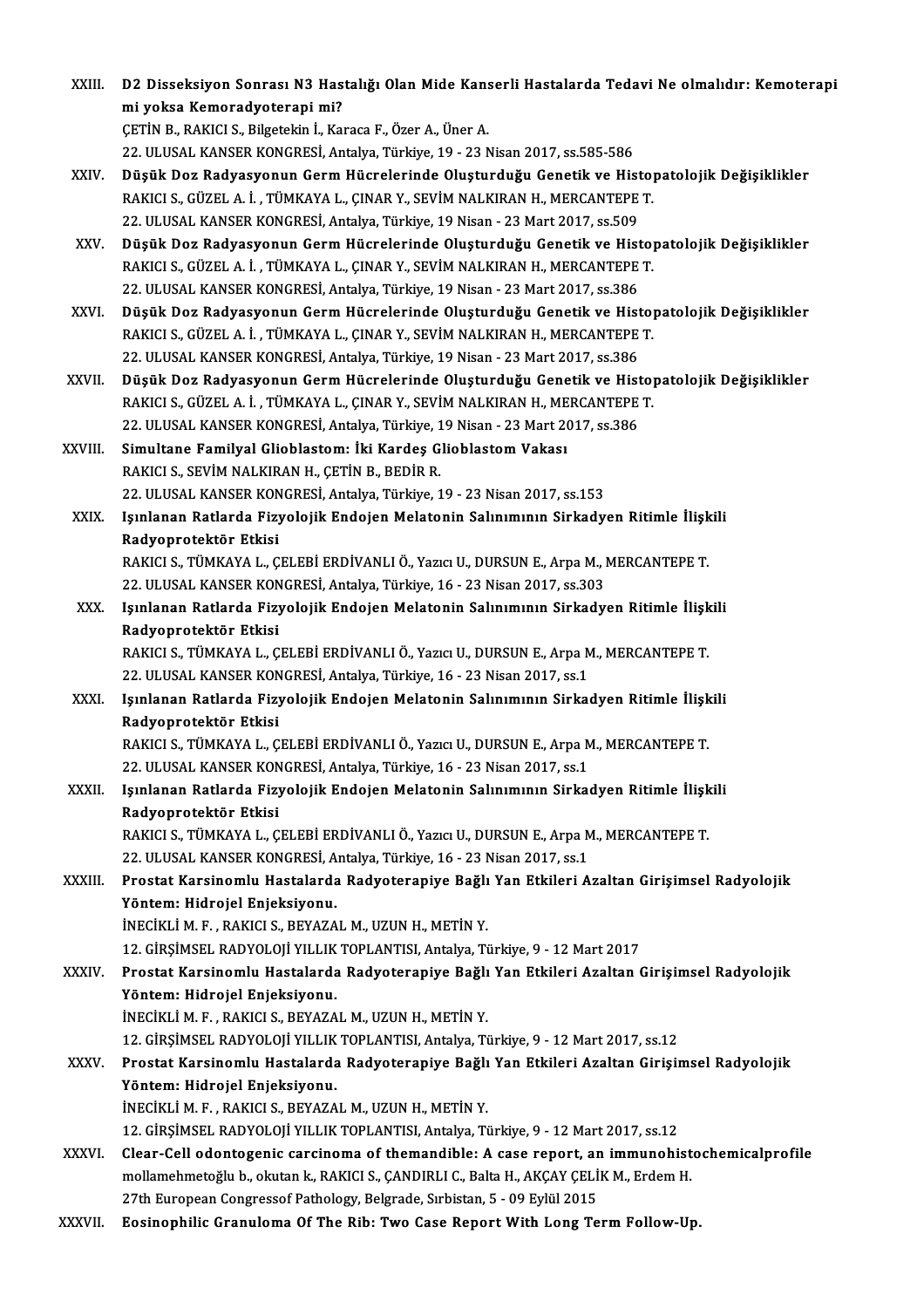|              | Mollamehmetoglu B., Okutan B., RAKICI S., Balta H., Erdem H., Gursan N., Cimen F.                              |
|--------------|----------------------------------------------------------------------------------------------------------------|
|              | Pathology Congress, New York, Amerika Birleşik Devletleri, 3 - 05 Temmuz 2015, ss.467                          |
| XXXVIII.     | Clear-Cell odontogenic carcinoma of the mandible: A Case Report, An Immunohistochemical Profile.               |
|              | Mollamehmetoglu B., Okutan B., RAKICI S., Candirli C., Balta H., Celik M., Erdem H.                            |
|              | Pathology Congress, New York, Amerika Birleşik Devletleri, 3 - 05 Temmuz 2015, ss.233                          |
| <b>XXXIX</b> | Farklı Fantom Boyutlarının Geniş Huzmeli Bilgisayarlı Tomografi Cihazındaki Dozimetrik Ölçümlere               |
|              | Etkisinin İncelenmesi                                                                                          |
|              | Koca G., Tunçel N., ÇINAR Y., Bilek Y., RAKICI S.                                                              |
|              | 15. Ulusal Medikal Fizik Kongresi, Trabzon, Türkiye, 16 - 19 Mayıs 2015, ss.155-153                            |
| XL.          | Geniş Huzmeli Bilgisayarlı Tomografi Cihazında Bilgisayar Tomografi Doz İndeksi (CTDI) Ölçümleri               |
|              | İçin Küçük Hacimli Bir İyon Odası Kullanılabilirliğinin İncelenmesi.                                           |
|              | Koca G., Tuncel N., ÇINAR Y., RAKICI S.                                                                        |
|              | Medikal Fizik Kongresi, Trabzon, Türkiye, 16 - 19 Mayıs 2015, ss.115                                           |
| XLI.         | Geniş Hüzmeli Bilgisayarlı Tomografi Cihazında, Bilgisayar Tomografi Doz Indeksi (CTDI) Ölçümleri              |
|              | Hacimli İçin, Küçük Hacimli Bir İyon Odası Kullanılabilirliğinin İncelenmesi                                   |
|              | Koca G., Nina T., ÇINAR Y., RAKICI S.                                                                          |
|              | XV. Ulusal Medikal Fizik Kongresi, Trabzon, Türkiye, 16 - 19 Mayıs 2015, cilt.1, ss.115                        |
| XLII.        | MLC Kalibrasyon Hataları ve Sızdırmazlığa Yansımalarının İncelenmesi                                           |
|              | ÇINAR Y., Koca G., AKÇAY N., RAKICI S.<br>Medikal Fizik Kongresi, Trabzon, Türkiye, 16 - 19 Mayıs 2015, ss.173 |
| XLIII.       | Similator-CT Cihazlarının Kalite Kontrol ve Kabul Testlerinin Klinik Ortamda Yapılması                         |
|              | ÇINAR Y., Koca G., AKÇAY N., RAKICI S.                                                                         |
|              | XV. Ulusal Medikal Fizik Kongresi, Trabzon, Türkiye, 16 - 19 Mayıs 2015, cilt.1, ss.180                        |
| XLIV.        | Üç Farklı İyon Odası İle Küçük Alanlarda PDD ve Profil Değerlendirilmesi,                                      |
|              | ÇINAR Y., Koca G., AKÇAY N., RAKICI S.                                                                         |
|              | Medikal Fizik Kongresi, Trabzon, Türkiye, 16 - 19 Mayıs 2015, ss.169                                           |
| XLV.         | IMRT Planlamalarında Masa ve Sabitleme Aparatlarının Tedavi Dozuna Etkisinin Arccheck 30 Fantom                |
|              | ile Incelenmesi                                                                                                |
|              | CINAR Y., Koca G., AKCAY N., RAKICI S.                                                                         |
|              | XV. Ulusal Medikal Fizik Kongresi, Trabzon, Türkiye, 16 - 19 Mayıs 2015, cilt.1, ss.159                        |
| XLVI.        | Üç Farklı İyon Odası ile Küçük Alanlarda PDD ve Profil Değerlendirmesi                                         |
|              | ÇINAR Y., Koca G., AKÇAY N., RAKICI S.                                                                         |
|              | XV. Ulusal Medikal Fizik Kongresi, Trabzon, Türkiye, 16 - 19 Mayıs 2015, ss.169                                |
| XLVII.       | Rakıcı Sema Yılmaz, Melike Nur Uzunoğlu ve ark. Rize İyidere Yöresinde Bulunan Pileki Taşının                  |
|              | Radyasyon Onkolojisinde Koruyucu Blok Olarak Tasarlanması. XV. Medikal Fizik Kongresi Trabzon                  |
|              | 2015.                                                                                                          |
|              | RAKICI S., UZUNOĞLU M. N., ÇINAR Y., Yazici U., Koca G., AKÇAY N., Yilmaz E. C.                                |
|              | Medikal Fizik Kongresi, Antalya, Türkiye, 16 - 19 Mayıs 2015, ss.15                                            |
| XLVIII.      | Geniş Huzmeli Bilgisayarlı Tomografi Cihazında Bilgisayar Tomografi Doz İndeksi (CTDI) Ölçümleri               |
|              | İçin Küçük Hacimli Bir İyon Odası Kullanılabilirliğinin İncelenmesi                                            |
|              | Koca G., Tunçel N., ÇINAR Y., RAKICI S.                                                                        |
|              | 15. Ulusal Medikal Fizik Kongresi, Trabzon, Türkiye, 16 - 19 Mayıs 2015, ss.115                                |
| XLIX.        | IMRT Planlamalarında Masa ve Sabitleme Aparatlarının Tedavi Dozuna Etkisinin ARCCHECK 3D                       |
|              | Fantom İle İncelenmesi,                                                                                        |
|              | ÇINAR Y., Koca G., AKÇAY N., RAKICI S.                                                                         |
|              | Medikal Fizik Kongresi, Trabzon, Türkiye, 16 - 19 Mayıs 2015, ss.159                                           |
| L.           | Farklı Fantom Boyutlarının Geniş Huzmeli Bilgisayarlı Tomografi Cihazındaki Dozimetrik Ölçümlere               |
|              | Etkisinin Incelenmesi.                                                                                         |
|              | Koca G., Tuncel N., ÇINAR Y., Bilek Y., RAKICI S.                                                              |
|              | Medikal Fizik Kongresi, Trabzon, Türkiye, 16 - 19 Mayıs 2015, ss.153                                           |
| LI.          | Similatör CT Cihazlarının Kalite Kontrol ve Kabul Testlerinin Klinik Ortamda Yapılması                         |
|              |                                                                                                                |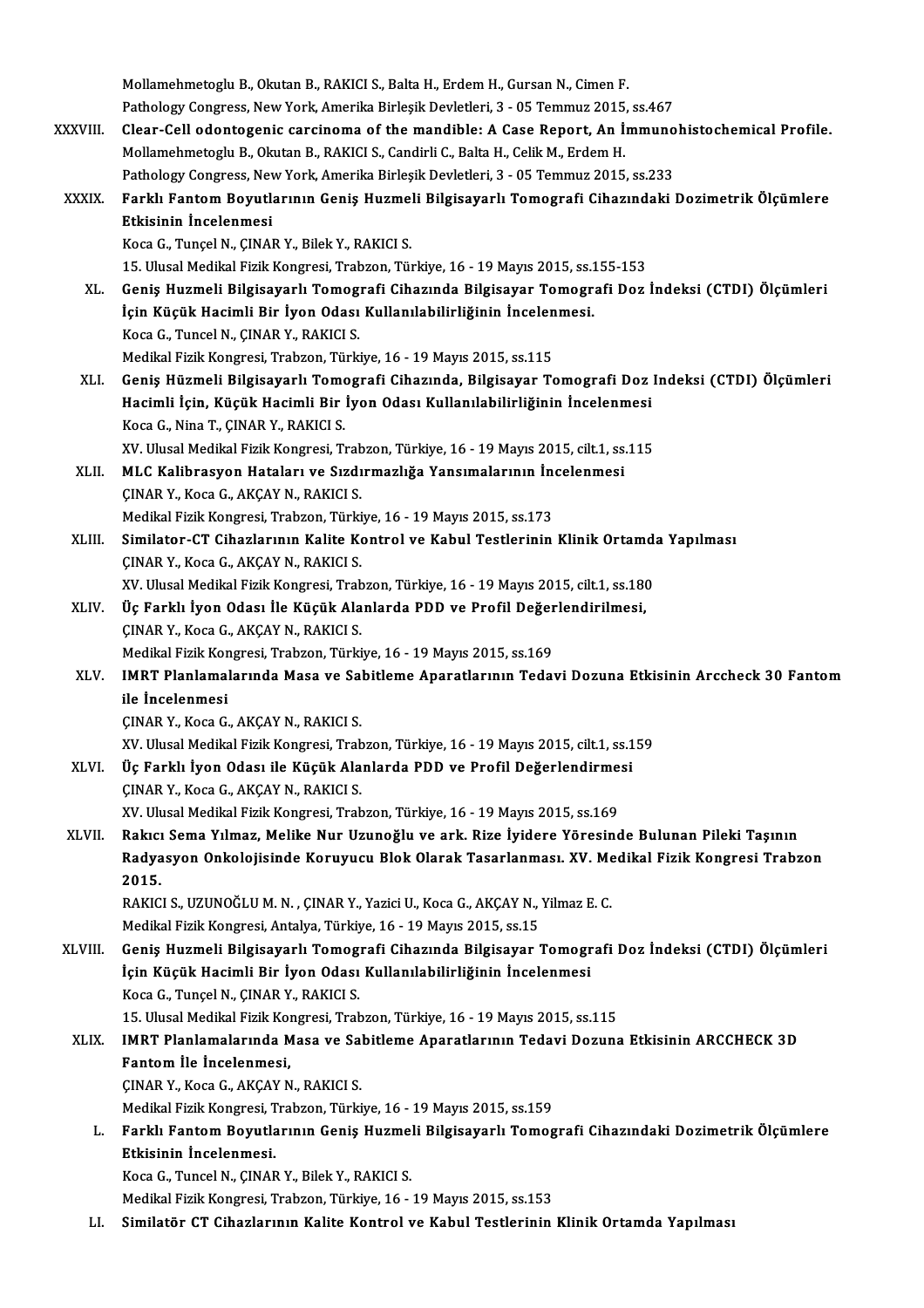ÇINARY.,KocaG.,AKÇAYN.,RAKICI S. Medikal Fizik Kongresi, Trabzon, Türkiye, 16 - 19 Mayıs 2015, ss.180 CINAR Y., Koca G., AKÇAY N., RAKICI S.<br>Medikal Fizik Kongresi, Trabzon, Türkiye, 16 - 19 Mayıs 2015, ss.180<br>LII. Similatör CT Cihazlarının Kalite Kontrol ve Kabul Testlerinin Klinik Ortamda Yapılması Medikal Fizik Kongresi, Trabzon, Türki<br>Similatör CT Cihazlarının Kalite Ko<br>ÇINAR Y., Koca G., AKÇAY N., RAKICI S.<br>15 Ulugal Medikal Fizik Kongresi, Trab Similatör CT Cihazlarının Kalite Kontrol ve Kabul Testlerinin Klinik Ort<br>ÇINAR Y., Koca G., AKÇAY N., RAKICI S.<br>15. Ulusal Medikal Fizik Kongresi, Trabzon, Türkiye, 16 - 19 Mayıs 2015, ss.180<br>Pire İvidere Yöresinde Pulunan ÇINAR Y., Koca G., AKÇAY N., RAKICI S.<br>15. Ulusal Medikal Fizik Kongresi, Trabzon, Türkiye, 16 - 19 Mayıs 2015, ss.180<br>LIII. Rize İyidere Yöresinde Bulunan Pileki Taşının Radyasyon Onkolojisinde Koruyucu Blok Olarak<br>Ta 15. Ulusal Medikal Fizik Kongresi, Trabzon, Türkiye, 16 - 19 Mayıs 2015, ss.180<br>Rize İyidere Yöresinde Bulunan Pileki Taşının Radyasyon Onkolojisino<br>Tasarlanması<br>RAKICI S., UZUNOĞLU M. N. , ÇINAR Y., Koca G., AKÇAY N., can Rize İyidere Yöresinde Bulunan Pileki Taşının Radyasyon Onko<br>Tasarlanması<br>RAKICI S.,UZUNOĞLU M.N. , ÇINAR Y., Koca G., AKÇAY N., can yılmaz e.<br>15 Hlucel Medikal Fizik Kongresi Trabron Türkiye 16, 19 Mayıs 2011 15.UlusalMedikalFizikKongresi,Trabzon,Türkiye,16 -19Mayıs2015, ss.174 RAKICI S., UZUNOĞLU M. N. , ÇINAR Y., Koca G., AKÇAY N., can yılmaz e.<br>15. Ulusal Medikal Fizik Kongresi, Trabzon, Türkiye, 16 - 19 Mayıs 2015, ss.174<br>LIV. Rize İyidere Yöresinde Bulunan Pileki Taşının Radyasyon Onkolo 15. Ulusal Medi<br>Rize İyidere Y<br>Tasarlanması<br>PAKICI S. UZUN Rize İyidere Yöresinde Bulunan Pileki Taşının Radyasyon Onko<br>Tasarlanması<br>RAKICI S., UZUNOĞLU M. N. , ÇINAR Y., Koca G., AKÇAY N., can yılmaz e.<br>15 Hlucel Medikal Firik Kongresi Trabron Türkiye 16, 19 Mayıs 2011 Tasarlanması<br>RAKICI S., UZUNOĞLU M. N. , ÇINAR Y., Koca G., AKÇAY N., can yılmaz e.<br>15. Ulusal Medikal Fizik Kongresi, Trabzon, Türkiye, 16 - 19 Mayıs 2015, ss.174 RAKICI S., UZUNOĞLU M. N. , ÇINAR Y., Koca G., AKÇAY N., can yılmaz e.<br>15. Ulusal Medikal Fizik Kongresi, Trabzon, Türkiye, 16 - 19 Mayıs 2015, ss.174<br>LV. Prostat Kanseri Radyoterapi Planlamalarında Hedef Hacime Oluştu 15. Ulusal Medikal Fizik Kongresi, Trabz<br>Prostat Kanseri Radyoterapi Planla<br>Hacimlerinin Tedavi Planına Etkisi,<br>CINAR V. *Vosa C. AVCA*V N. RA*VIC*I S. Prostat Kanseri Radyoterapi Planl<br>Hacimlerinin Tedavi Planına Etkisi<br>ÇINAR Y., Koca G., AKÇAY N., RAKICI S.<br>Madikal Eizik Kongresi Trabron Türki Hacimlerinin Tedavi Planına Etkisi,<br>ÇINAR Y., Koca G., AKÇAY N., RAKICI S.<br>Medikal Fizik Kongresi, Trabzon, Türkiye, 16 - 19 Mayıs 2015, ss.173<br>MLC Kalihnasyon, Hataları ve Sırdırmarlığa Yansımalarının İn ÇINAR Y., Koca G., AKÇAY N., RAKICI S.<br>Medikal Fizik Kongresi, Trabzon, Türkiye, 16 - 19 Mayıs 2015, ss.173<br>LVI. MLC Kalibrasyon Hataları ve Sızdırmazlığa Yansımalarının İncelenmesi", 15. Ulusal Medikal Fizik<br>Kongresi Medikal Fi<br>MLC Kalil<br>Kongresi<br>CIMAR V ÇINARY.,KocaG.,AKÇAYN.,RAKICI S. Kongresi<br>ÇINAR Y., Koca G., AKÇAY N., RAKICI S.<br>15. Ulusal Medikal Fizik Kongresi, Trabzon, Türkiye, 16 - 19 Mayıs 2015, ss.173<br>Prestat Kanseri, Badyoterani, Blanlamalarında, Hodef Hasime Olusturul: ÇINAR Y., Koca G., AKÇAY N., RAKICI S.<br>15. Ulusal Medikal Fizik Kongresi, Trabzon, Türkiye, 16 - 19 Mayıs 2015, ss.173<br>LVII. Prostat Kanseri Radyoterapi Planlamalarında Hedef Hacime Oluşturulan Sanal Optimizasyon<br>Hacim 15. Ulusal Medikal Fizik Kongresi, Trab:<br>Prostat Kanseri Radyoterapi Planla<br>Hacimlerinin Tedavi Planına Etkisi<br>CINAR V. Kosa C. AKCAV N. RAKICI S Prostat Kanseri Radyoterapi Planl<br>Hacimlerinin Tedavi Planına Etkisi<br>ÇINAR Y., Koca G., AKÇAY N., RAKICI S.<br>15 Ulucal Medikal Fizik Konsresi Trab Hacimlerinin Tedavi Planına Etkisi<br>ÇINAR Y., Koca G., AKÇAY N., RAKICI S.<br>15. Ulusal Medikal Fizik Kongresi, Trabzon, Türkiye, 16 - 19 Mayıs 2015, ss.173 LVIII. Rakıcı Sema Yılmaz, Melike Nur Uzunoğlu ve ark. Rize İyidere Yöresinde Bulunan Pileki Taşının 15. Ulusal Medikal Fizik Kongresi, Trabzon, Türkiye, 16 - 19 Mayıs 2015, ss.173<br>Rakıcı Sema Yılmaz, Melike Nur Uzunoğlu ve ark. Rize İyidere Yöresinde Bulunan Pileki Taşının<br>Radyasyon Onkolojisinde Koruyucu Blok Olarak Tas Rakici<br>Radya<br>2015. Radyasyon Onkolojisinde Koruyucu Blok Olarak Tasarlanması. XV. Me<br>2015.<br>RAKICI S., UZUNOĞLU M. N. , ÇINAR Y., Yazici U., Koca G., AKÇAY N., Yilmaz E. C.<br>Medikal Eizik Kongresi, Antalya Türkiye 16, 19 Mayıs 2015, se 15 2015.<br>RAKICI S., UZUNOĞLU M. N. , ÇINAR Y., Yazici U., Koca G., AKÇAY N., Yilmaz E. C.<br>Medikal Fizik Kongresi, Antalya, Türkiye, 16 - 19 Mayıs 2015, ss.15 LIX. Prostat Kanseri Radyoterapi Planlamalarında Hedef Hacime Oluşturulan Sanal Optimizasyon Medikal Fizik Kongresi, Antalya, Türkiye<br>Prostat Kanseri Radyoterapi Planlı<br>Hacimlerinin Tedavi Planına Etkisi<br>CINAR V. Kosa C. AKCAV N. RAKICI S Prostat Kanseri Radyoterapi Planl<br>Hacimlerinin Tedavi Planına Etkisi<br>ÇINAR Y., Koca G., AKÇAY N., RAKICI S.<br>15 Ulugal Medikal Fizik Kongresi Trah ÇINAR Y., Koca G., AKÇAY N., RAKICI S.<br>15. Ulusal Medikal Fizik Kongresi, Trabzon, Türkiye, 16 - 19 Mayıs 2015, ss.173 ÇINAR Y., Koca G., AKÇAY N., RAKICI S.<br>15. Ulusal Medikal Fizik Kongresi, Trabzon, Türkiye, 16 - 19 Mayıs 2015, ss.173<br>LX. Üç Farklı İyon Odası İle Küçük Alanlarda PDD ve Profil Değerlendirilmesi ", 15. Ulusal Medikal 15. Ulusal<br>Üç Farklı<br>Kongresi Üç Farklı İyon Odası İle Küçük Ala<br>Kongresi<br>ÇINAR Y., Koca G., AKÇAY N., RAKICI S.<br>15 Ulucal Medikal Fizik Kongresi Trah Kongresi<br>ÇINAR Y., Koca G., AKÇAY N., RAKICI S.<br>15. Ulusal Medikal Fizik Kongresi, Trabzon, Türkiye, 16 - 19 Mayıs 2015, ss.169<br>Similatör GT Gibarlarının Kalita Kontrol ve Kabul Testlerinin Klinik Or CINAR Y., Koca G., AKÇAY N., RAKICI S.<br>15. Ulusal Medikal Fizik Kongresi, Trabzon, Türkiye, 16 - 19 Mayıs 2015, ss.169<br>LXI. Similatör CT Cihazlarının Kalite Kontrol ve Kabul Testlerinin Klinik Ortamda Yapılması<br>CINAR Y., K 15. Ulusal Medikal Fizik Kongresi, Trab<br>Similatör CT Cihazlarının Kalite Ko<br>ÇINAR Y., Koca G., AKÇAY N., RAKICI S.<br>15. Ulusal Medikal Fizik Kongresi, Trab Similatör CT Cihazlarının Kalite Kontrol ve Kabul Testlerinin Klinik Ort<br>ÇINAR Y., Koca G., AKÇAY N., RAKICI S.<br>15. Ulusal Medikal Fizik Kongresi, Trabzon, Türkiye, 16 - 19 Mayıs 2015, ss.180<br>IMBT Planlamalarında Masa ve S LXII. IMRT Planlamalarında Masa ve Sabitleme Aparatlarının Tedavi Dozuna Etkisinin ARCCHECK 3D<br>Fantom İle İncelenmesi 15. Ulusal Medikal Fizik Ko<br>IMRT Planlamalarında M<br>Fantom İle İncelenmesi<br>CINAR Y. Kosa C. AKCAYA ÇINARY.,KocaG.,AKÇAYN.,RAKICI S. Fantom İle İncelenmesi<br>ÇINAR Y., Koca G., AKÇAY N., RAKICI S.<br>15. Ulusal Medikal Fizik Kongresi, Trabzon, Türkiye, 16 - 19 Mayıs 2015, ss.159<br>Üe Farklı İyan Odası İle Küsük Alanlarda PDD ve Profil Değerlendirme CINAR Y., Koca G., AKÇAY N., RAKICI S.<br>15. Ulusal Medikal Fizik Kongresi, Trabzon, Türkiye, 16 - 19 Mayıs 2015, ss.159<br>LXIII. Üç Farklı İyon Odası İle Küçük Alanlarda PDD ve Profil Değerlendirmesi 15. Ulusal Medikal Fizik Kongresi, Trab:<br>Üç Farklı İyon Odası İle Küçük Alar<br>ÇINAR Y., KOCA G., AKÇAY N., RAKICI S.<br>15. Ulusal Medikal Fizik Kongresi, Trab: Üç Farklı İyon Odası İle Küçük Alanlarda PDD ve Profil Değerlendirme<br>ÇINAR Y., KOCA G., AKÇAY N., RAKICI S.<br>15. Ulusal Medikal Fizik Kongresi, Trabzon, Türkiye, 15 - 19 Mayıs 2015, ss.169<br>Mama Va Nan Hadskin Lanfama Tanılı CINAR Y., KOCA G., AKÇAY N., RAKICI S.<br>15. Ulusal Medikal Fizik Kongresi, Trabzon, Türkiye, 15 - 19 Mayıs 2015, ss.169<br>LXIV. Meme Ve Non Hodgkin Lenfoma Tanılı Çift Primer Kanserli Gut Hastasında Radyotoksisite,<br>Literatürd 15. Ulusal Medikal Fizik Kongresi, Trabzon, Türkiye, 15 - 19 Mayıs 2015, ss.169 RAKICI S., Gursel B., Meydan D., Tufan G.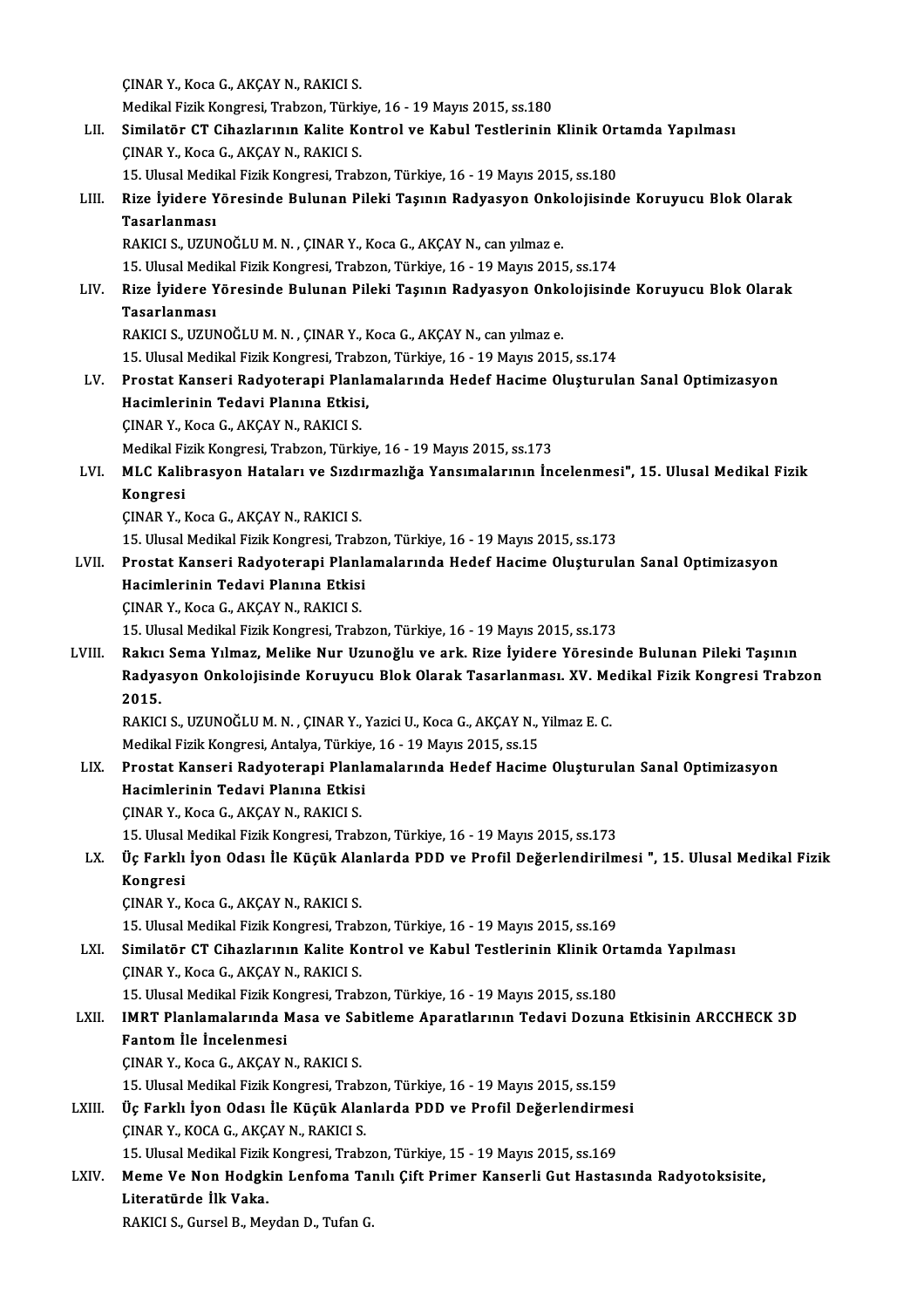|                | Ulusal kanser kongresi, Antalya, Türkiye, 22 - 26 Nisan 2015, ss.47                                                                                |
|----------------|----------------------------------------------------------------------------------------------------------------------------------------------------|
| LXV.           | Lokol İnvaziv Paratiroid Kanserinde Kemoradyoterapi.                                                                                               |
|                | RAKICI S., Bilir C., Tufan G., AYDIN İ.                                                                                                            |
|                | Ulusal kanser kongresi, Antalya, Türkiye, 22 - 26 Nisan 2015, ss.68                                                                                |
| LXVI.          | Prostat Kanserinde Prostat SpaceOAR Jel Enjekte Edilerek Yüksek Doz Radyoterapi                                                                    |
|                | RAKICI S., İNECİKLİ M. F., OKUMUŞ N. Ö., UZUN H., ZORBA O. Ü., ÇINAR Y., YAZICI U., KOCA G., MORCALI H.,                                           |
|                | SÜNNETÇİ N, et al.                                                                                                                                 |
|                | 21. Ulusal Kanser KOngresi, Antalya, Türkiye, 22 - 26 Nisan 2015, ss.92                                                                            |
| LXVII.         | Prostat Kanserinde Prostat Spaceoar Jel Enjekte Edilerek Yüksek Doz Radyoterapi.                                                                   |
|                | RAKICI S., İNECİKLİ M. F., Okumus N. O., UZUN H., ZORBA O. Ü.                                                                                      |
|                | Ulusal kanser kongresi, Antalya, Türkiye, 22 - 26 Nisan 2015, ss.92                                                                                |
| LXVIII.        | Senkron Ve Metakron Beyin Metastazlarının Retrospektif İncelenmesi.                                                                                |
|                | RAKICI S., Tufan G., KANAT A.                                                                                                                      |
|                | Ulusal kanser kongresi, Antalya, Türkiye, 20 - 26 Nisan 2015, ss 465                                                                               |
| LXIX.          | Colorectal Carcinoma in A Patient Under Etanercept                                                                                                 |
|                | RAKICI S., tufan g.                                                                                                                                |
|                | 4th-international-gastrointestinal-cancer-conference, İstanbul, Türkiye, 12 - 14 Aralık 2014                                                       |
| LXX.           | Colorektal Carsinoma In A Patient Under Etanercept                                                                                                 |
|                | Tufan G., Karyagar S. S., Denizalp C., RAKICI S.                                                                                                   |
| LXXI.          | International Gastrointestinal Canser Conference 2014., İstanbul, Türkiye, 10 - 12 Ekim 2014, ss.35<br>Memenin Primer Adenoid Kistik Karsinomu     |
|                | RAKICI S., tufan g                                                                                                                                 |
|                | XI. Ulusal Radyasyon Onkolojisi Kongresi, Antalya, Türkiye, 24 Nisan 2014, ss.138                                                                  |
| <b>LXXII</b>   | Splenik Radyoterapinin Primer Tedavi Üzerin Etkisi                                                                                                 |
|                | RAKICI S., Metin Y., Morcalı H., AKDOĞAN E.                                                                                                        |
|                | 11. Ulusal Radyasyon Onkolojisi Kongresi, Antalya, Türkiye, 23 - 27 Nisan 2014, cilt.1, ss.233                                                     |
| LXXIII.        | Mide Kanserli Hastada Wernicke Ensefalopatisi: Olgu Sunumu                                                                                         |
|                | RAKICI S., Erdemli S. D., Cengiz e., Günay Acar ö.                                                                                                 |
|                | 11. Ulusal Radyasyon Onkolojisi Kongresi, Antalya, Türkiye, 23 - 27 Nisan 2014, cilt.1, ss. 190                                                    |
| <b>LXXIV</b>   | Akciğerin Primer Malign Fibroz Histiyositomunda Radyoterapi ve Prognostik Faktörler                                                                |
|                | RAKICI S., mollamehmetoğlu b., cengiz e.                                                                                                           |
|                | XI. Ulusal Radyasyon Onkolojisi Kongresi, Antalya, Türkiye, 23 - 27 Nisan 2014, cilt.1, ss.230                                                     |
| LXXV.          | Splenik Radyoterapinin Primer Tedavi Üzerine Etkisi.                                                                                               |
|                | RAKICI S., METİN Y., Morcali H., AKDOĞAN E.                                                                                                        |
|                | Ulusal Radyason Onkolojisi Kongresi, Antalya, Türkiye, 22 - 27 Nisan 2014, cilt.1, sa.1, ss.244                                                    |
| LXXVI.         | Rakıcı, Sema yılmaz ve ark. Splenik Radyoterapinin Primer Tedavi Üzerine Etkisi. P244; Türk Onkoloji                                               |
|                | Dergisi 2014.                                                                                                                                      |
|                | RAKICI S., METİN Y., Morcali H., AKDOĞAN E.                                                                                                        |
|                | Ulusal Radyason Onkolojisi Kongres, Antalya, Türkiye, 22 - 27 Nisan 2014, ss.244                                                                   |
| <b>LXXVII</b>  | Mide kanserli hastada Wernicke Ensefalopatisi: Olgu Sunumu. P151; Türk Onkoloji Dergisi                                                            |
|                | RAKICI S., Erdemli S. D., Cengiz E., Acar O. G.<br>Ulusal Radyason Onkolojisi Kongresi, Antalya, Türkiye, 22 - 27 Nisan 2014, cilt.1, sa.1, ss.151 |
| <b>LXXVIII</b> | Akciğerin Primer Maling Fibroz Histiyositomunda Radyoterapi Ve Prognostik Faktörler.                                                               |
|                | RAKICI S., Mollamehmetoglu B., Cengiz E.                                                                                                           |
|                | Ulusal Radyason Onkolojisi Kongresi, Antalya, Türkiye, 22 - 27 Nisan 2014, ss.238                                                                  |
| <b>LXXIX</b>   | Görüntü Kılavuzluğunda Radyoterapide MV Elektronik Portal Görüntülemenin Kritik Organların                                                         |
|                | Aldığı Doza Etkisinin Değerlendirilmesi.                                                                                                           |
|                | RAKICI S., Bilek Y., ÇINAR Y., Morcali H.                                                                                                          |
|                | Ulusal Radyason Onkolojisi Kongresi, Antalya, Türkiye, 22 - 27 Nisan 2014, ss.301                                                                  |
| LXXX.          | Meme Kanserinde Nadir Prezentasyon: Total Oftalmopleji.                                                                                            |
|                | RAKICI S., Sayici Y., Karyagar S.                                                                                                                  |
|                |                                                                                                                                                    |